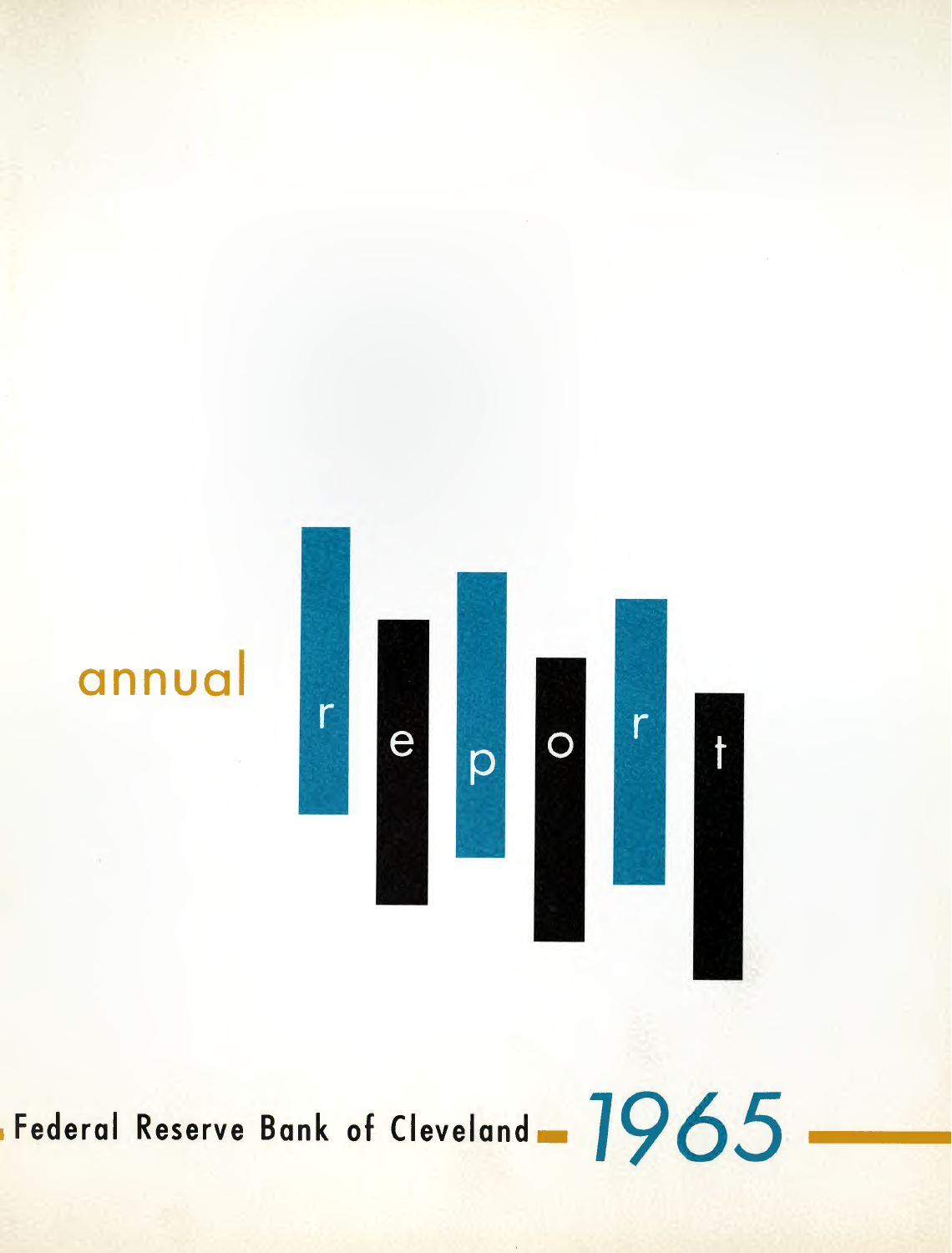

### **To the Banks in the Fourth Federal Reserve District:**

We are pleased to present the Annual Report of the Federal Reserve Bank of Cleveland for 1965. On behalf of the directors, officers, and staff, we gratefully acknowledge the cooperation and assistance of the agricultural, commercial, educational, financial, and industrial leaders of the Fourth District, who have given generously of their time and effort in helping us carry out our responsibilities.

By almost any standard of measurement, the year 1965 was one of the most successful in the nation's and the District's economic history. In the jargon of the times, nearly all economic indicators were "A-O.K." Thus, both in the District and in the nation, production and income expanded substantially, employment rose markedly, and unemployment receded significantly. Indeed, by year end, the problem of a possible straining of resources was coming to the fore. During 1965, the nation's balance of international payments showed moderate improvement over previous years. Bankers in the Fourth District made an important contribution to this improvement.

Against the background of a vigorous, expanding economy, we have devoted this Annual Report to a discussion of the "challenge of education." Quality education at all levels and ample educational opportunities are basic ingredients of a favorably performing economy. Education in the nation is a major growth industry that constantly faces new and exciting challenges. This is no less true in the four states that are wholly or partly within the Fourth Federal Reserve District. In these states, enrollments at all levels of education account for about 14 percent of enrollments in the nation, and spending for education accounts for approximately 10 percent of the national total. Considerable progress has been made in meeting the burgeoning demands of education in recent years, but the accomplishment is by no means complete. Indeed, the task is only beginning since demands for education in the years ahead will necessarily mount. Success in meeting these demands-in the Fourth Federal Reserve District as well as in the nation-will go a long way towards enhancing the quantity and quality of our future economic output.

2 Broder du Broddochtbickman Chairman President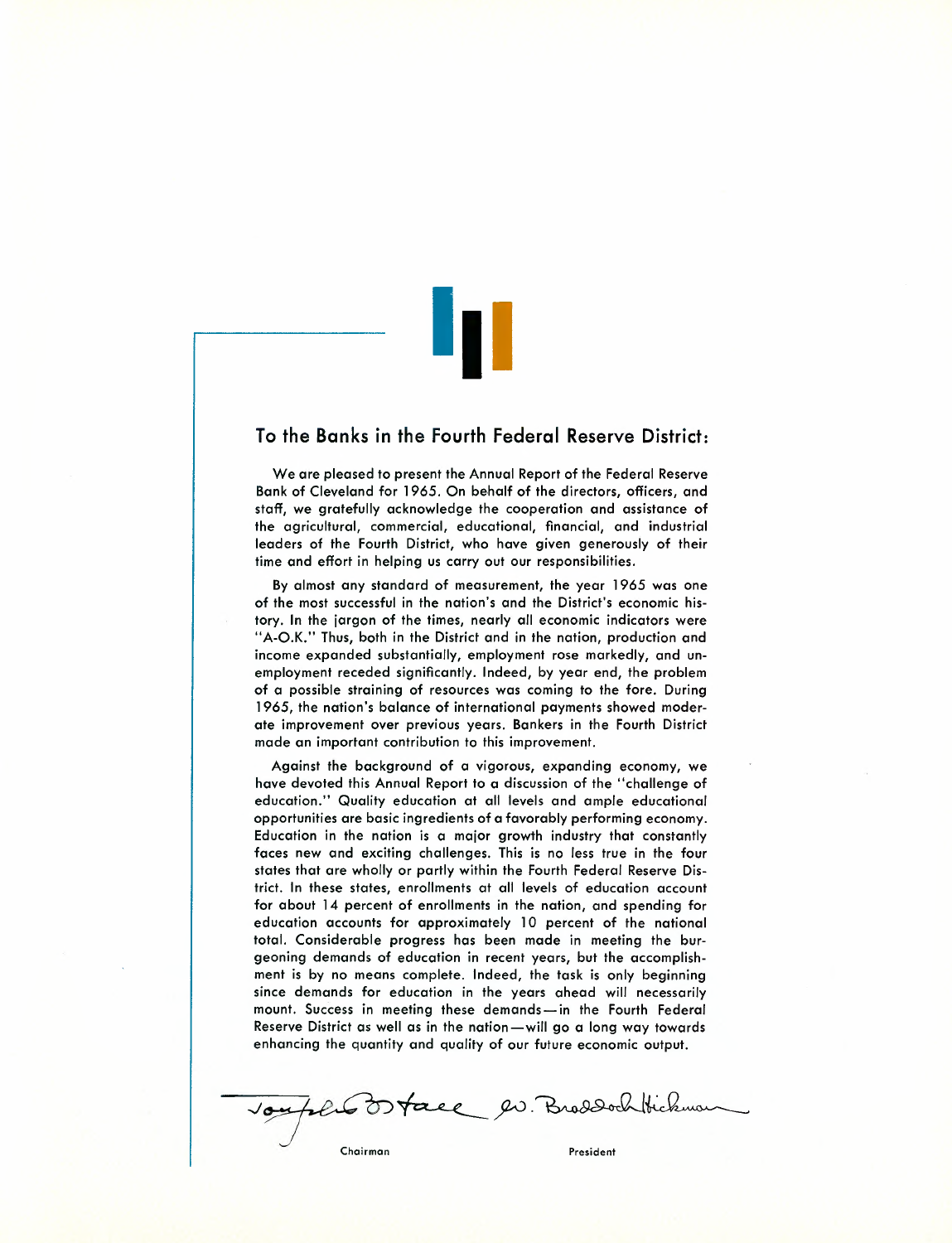### **CONTENTS-**

| <b>Challenge of Education 2</b>           |  |    |
|-------------------------------------------|--|----|
| <b>Comparative Statement of Condition</b> |  | 18 |
| Comparison of Earnings and Expenses 19    |  |    |
|                                           |  | 20 |
|                                           |  | 21 |
| Cincinnati Branch Directors and Officers  |  | 22 |
| Pittsburgh Branch Directors and Officers  |  | 23 |
|                                           |  |    |

### **challenge four fourth**

Education in the United States is a major growth industry. While substantial progress has been made in meeting burgeoning needs, demands for education, particularly beyond high school, will continue to rise sharply, thus posing a major challenge to the responsible authorities.

Enrollment (public and private) at all levels of education (elementary, secondary, and higher) increased by about onehalf between 1954 and 1964, or from 36 to 53 million. **In** the elementary schools, where registration is greatest, the increase was 36 percent; enrollments in the high schools and in the colleges and universities advanced much more rapidly, or 82 percent and 97 percent, respectively. The greater rate of expansion of enrollments in secondary and higher education reflects **in** part the relatively large rise **in**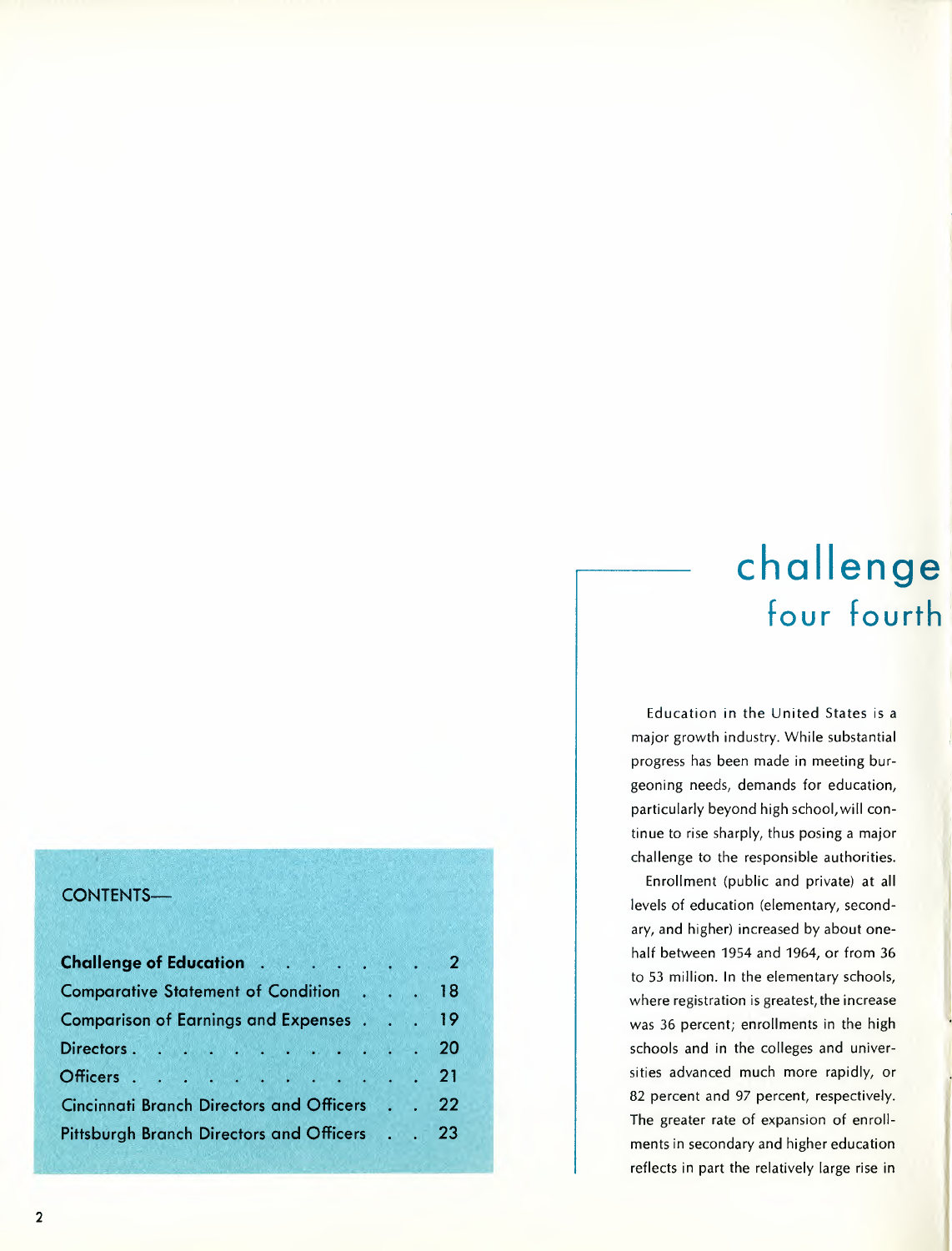### **of education district states**



the birth rate following World War II. It also reflects, particularly in recent years, an increased awareness of the importance of education as a means of broadening individual economic and social opportunities. While high school was a common standard of achievement a generation ago, college and graduate school education have now become more frequent goals.

Total expenditures for education in the United States are an indication of the magnitude of the expansion. The costs of elementary, secondary, and higher education in the United States increased from nearly \$14 billion in 1954 to \$36 billion in 1964, or at an average annual rate of growth of \$2.2 billion. Spending for education, which in 1954 accounted for less than 4 percent of Gross National Product, had increased to nearly 6 percent of GNP by 1964.

While future increases in enrollments and expenditures may not occur in all cases at the same rates as those of the past decade, they nevertheless are expected to be substantial. For example, by 1975, if current trends continue, enrollment in higher education will have doubled again. On the other hand, projected rates of increase from the present to 1975 in elementary and secondary enrollments are less than the college rate, or 20 percent and 25 percent, respectively. In short, enrollment at all levels is expected to total over 70 million students by 1975, as compared with 53 million in 1964. These projected demands for education indicate that the tasks of providing educational facilities and teaching staffs with

an adequate financial base are indeed formidable.

**Enrollment.** Problems involved in meeting the needs of education are equally important to those states that are wholly or partly within the Fourth Federal Reserve District - Kentucky, Ohio, Pennsylvania, and West Virginia. (The relationship of these four states to the Fourth District is shown on the map on the back cover. For the purposes of this report, each of the four states identified above is considered in its entirety, irrespective of its relationship to the Fourth District.) Total enrollments of students at all levels of education in the four states in 1964 were as follows: Pennsylvania, 3,166,000; Ohio, 2,909,000; Kentucky, 829,000; and West Virginia, 495,000. Combined, these figures amounted to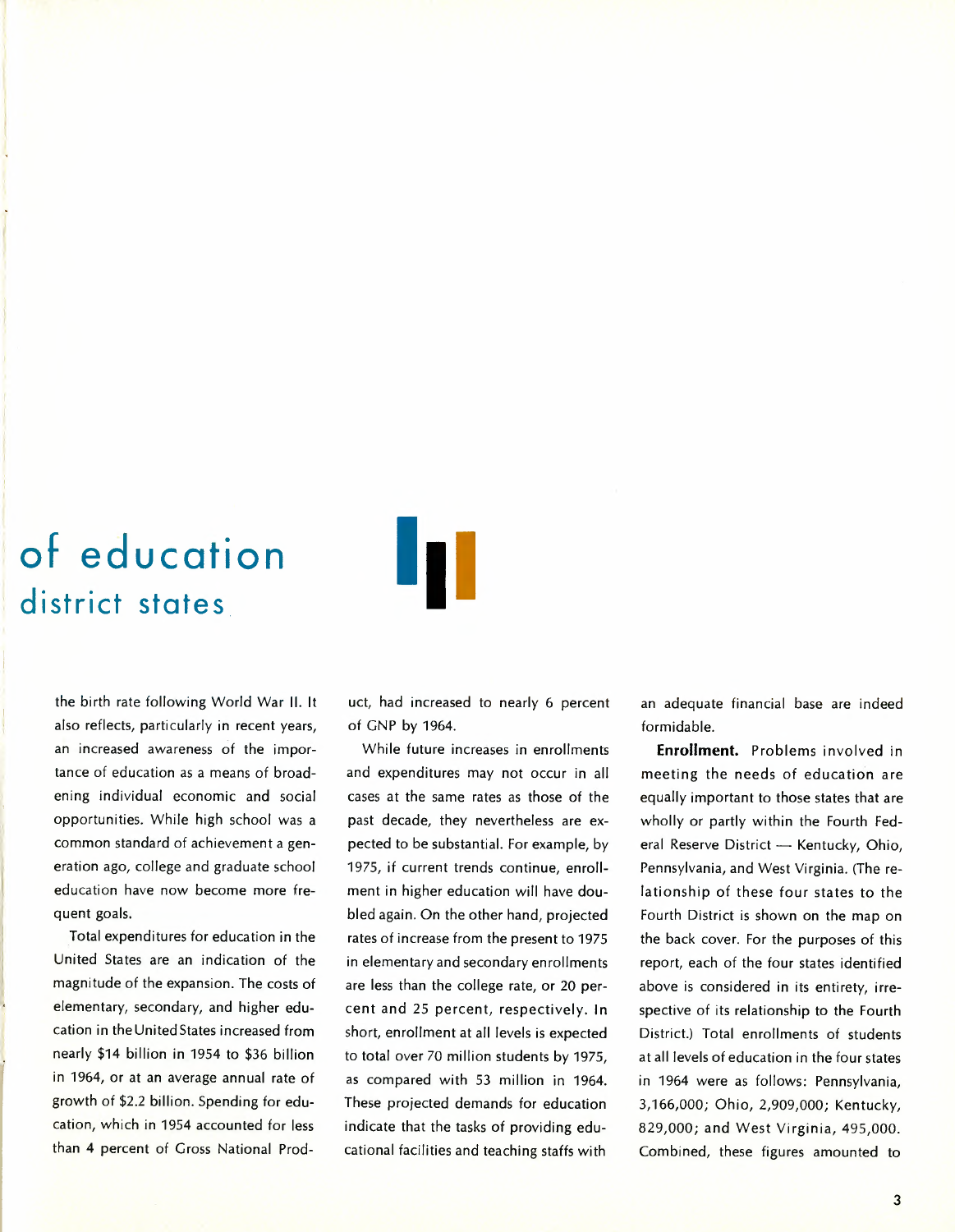

Source of data: U.S. Department of Health, Education, and Welfare Projections, Federal Reserve Bonk of Cleveland









NOTE: Doto in the three charts include public and nonpublic enrollment.

7,399,000 students, or nearly 14 percent of the total enrollment at all levels of education in the United States. Similarly, spending for education in the four states taken together amounted to 10.5 percent of the total in the nation in 1964, or more than \$3.7 billion.

In each of the four states, higher education during the past decade experienced a considerably more rapid rate of increase in enrollment than did either elementary or secondary education, thus paralleling the pattern for the United States as a whole. During 1954-64, college enrollment in Kentucky increased by 120 percent, virtually doubled in West Virginia and Ohio, and increased by about 70 percent in Pennsylvania (see center table). Moreover, enrollment in higher education in Kentucky is expected to double again by 1975 (see accompanying chart). The number of college-bound students in Pennsylvania and Ohio is expected to increase by three-fourths and in West Virginia by two-thirds.

Recent and projected increases in higher education enrollment in the four states are based in large part upon the sharp gains in secondary enrollment between 1954 and 1964. As in the nation as a whole, high school enrollment increased by more than four-fifths in Ohio, while Kentucky and Pennsylvania with increases of about three-fifths were not far behind (see chart). The 30-percent increase in secondary enrollment in West Virginia during 1954-64 was considerably less than in the other states of the Fourth District. In none of the states, however, is secondary enrollment expected to rise nearly as fast in the next ten years as in the preceding decade. The projected rates of increase cluster at 25 percent for Ohio, Pennsylvania, and West Virginia. For Kentucky, the projected rate is 29 percent. The higher rate projected for Kentucky reflects mainly the relatively large number of children in the early school years. (The median age of the population in Kentucky is the lowest of any of the four states and two years below the national median.)

The expected slower rate of increase in high school enrollment in turn is based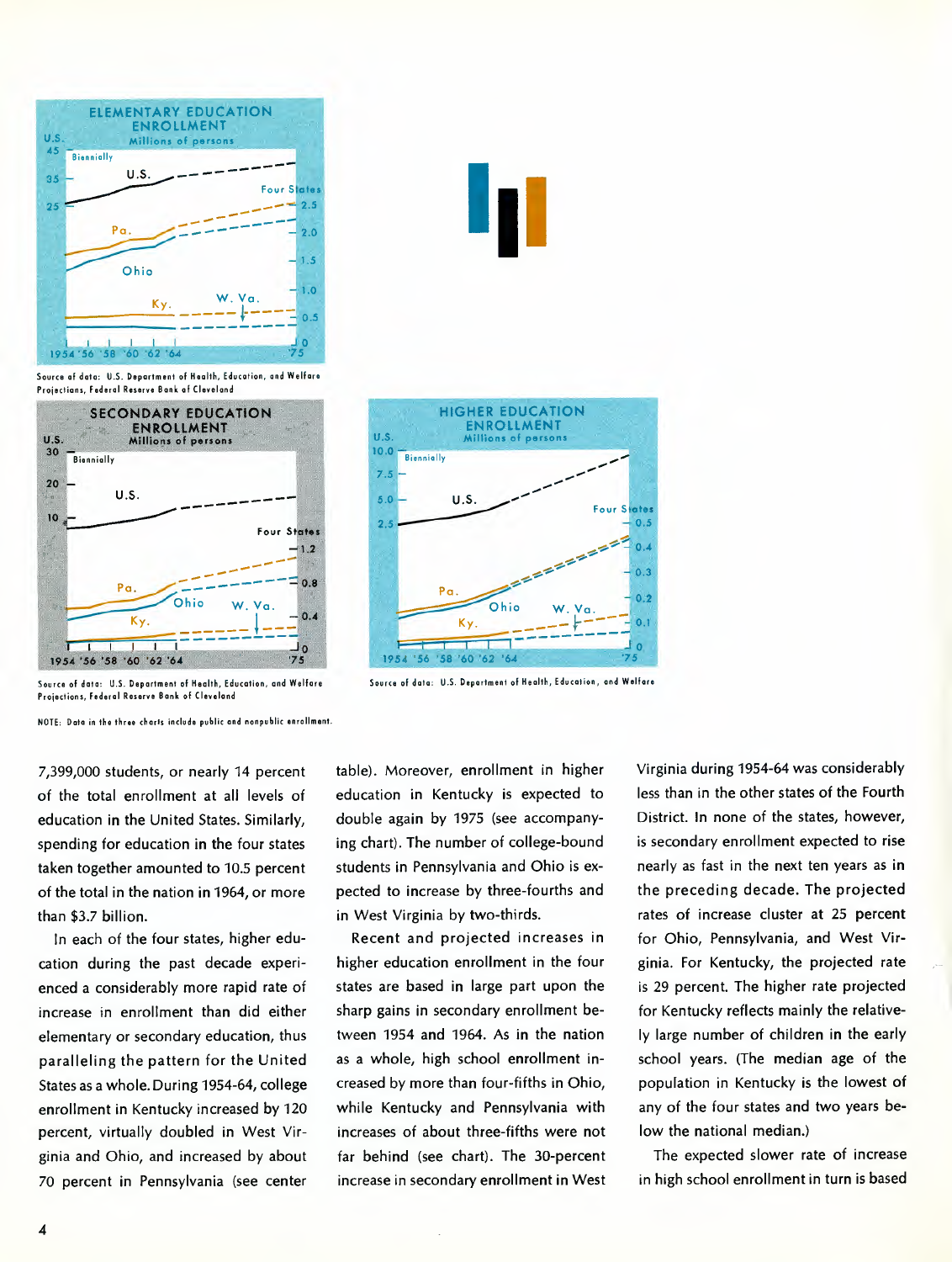on the relatively slow growth in elementary school population (kindergarten through the eighth grade) during the 1954-64 period. Ohio, with an enrollment increase of over two-fifths, experienced by far the largest relative gain of the four states at the elementary level. The increase in elementary enrollment in Pennsylvania during the ten-year period was about 30 percent. West Virginia and Kentucky were among the few states in the nation to experience a decline or only a small increase in elementary enrollment.

**Demographic Characteristics.** Changes in the number of students enrolled at the various levels of education reflect at least three demographic factors - changes in the total number of persons of school age, changes in the age distribution within this group, and changes in the percentage of each of the subgroups enrolled in school. Latest data available on the school-age population in each state are from the 1960 Census. As shown in an accompanying chart,

between 1950 and 1960 the school-age population (5 to 24 years of age) as a percent of the total population increased markedly in Ohio and somewhat less in Pennsylvania. Although the school-age population in Kentucky remained virtually unchanged during the period and that of West Virginia declined, those two states in 1960 still had larger school-age populations in proportion to total population than either Ohio or Pennsylvania. Thus, Kentucky and West Virginia have had greater burdens in educating their youth than have the other two states.

Of the three school-age groups, the number of persons in the elementary school group (5 to 13 years of age) increased as a percent of the total population in each of the four states during the period under review. In contrast, the college-age group (18 to 24 years of age) declined relatively in each state and the secondary or high school group was stable. In the years ahead to 1975, the movement of those now in the elementary-age group to the higher-age groups will result in greater increases in the population groups at the secondary and higher education levels.

Despite the varying percentage changes in the three school-age groups between 1950 and 1960, the percentage of individuals enrolled in school climbed for each state. At the same time, there was an overall increase in the educational attainment level of the population. The adult population (25 years of age and over) in each of the states had relatively more education  $-$  college, secondary, and elementary  $-$  in 1960 than in 1950 (see accompanying chart). While the number of those who had "some high school" increased by at least 6 percent in each of the four states between 1950 and 1960, Ohio and Pennsylvania maintained their relative advantage. By 1960, all four states were fairly close in the proportion of the adult population that had had "some college" training, with Ohio maintaining its relative leadership in the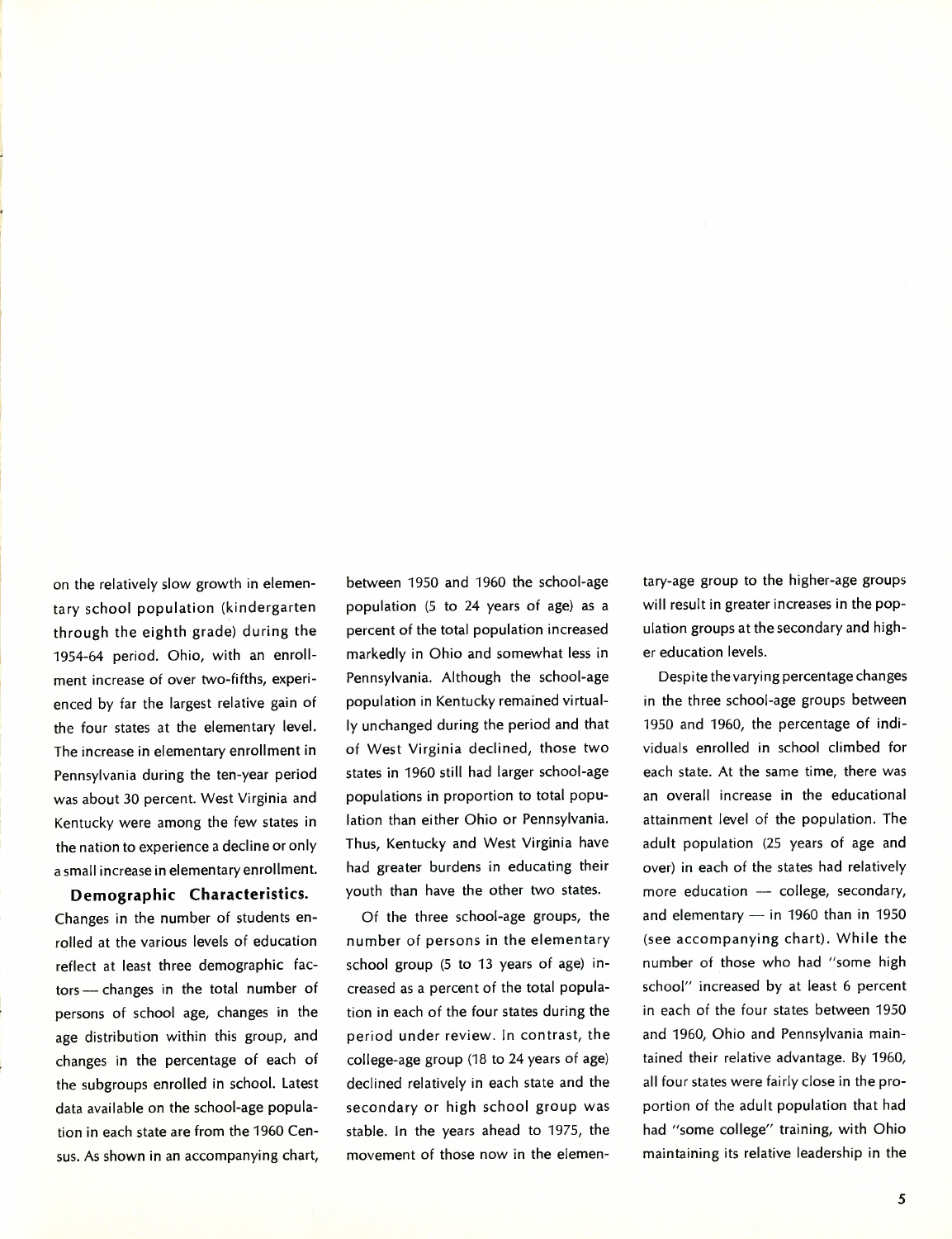

### SCHOOL-AGE GROUPS as a PERCENT of TOTAL POPULATION

Source of doto: U.S. Department of Commerce

percent of those who had had four years or more of college.

The rise in the level of educational attainment is due to a number of factors. A major reason is the increase in the real income of families both in the United States and in the four states under review. With each succeeding generation, a larger proportion of families has been able to afford the cost of educating their children through high school and college. Another long-term factor has been the substantial and continuing movement of the population from a rural, agricultural environment to urban, industrial areas where the importance of higher education is more apparent, and its attainment more readily available.

More recently, rapid gains in the technology of the economy have greatly increased the demands for persons with advanced education. For example, a re-

cent study of the characteristics of the labor force indicated a marked difference in the level of educational attainment of employed and unemployed persons. Thus, as shown in an accompanying chart, in March 1964 nearly three-fifths of employed persons (18 years and over) had four years of high school or more. In contrast, of the unemployed members of the labor force, only two-fifths had at least graduated from high school. These figures suggest a correlation between employment and completion of high school. Other studies have shown that increased demands forworkerswith more education are not concentrated in occupations requiring the highest levels of training, but rather are distributed over a wide range of occupations.

Role of the Federal Government. Recognizing that the national interest requires an educated citizenry, the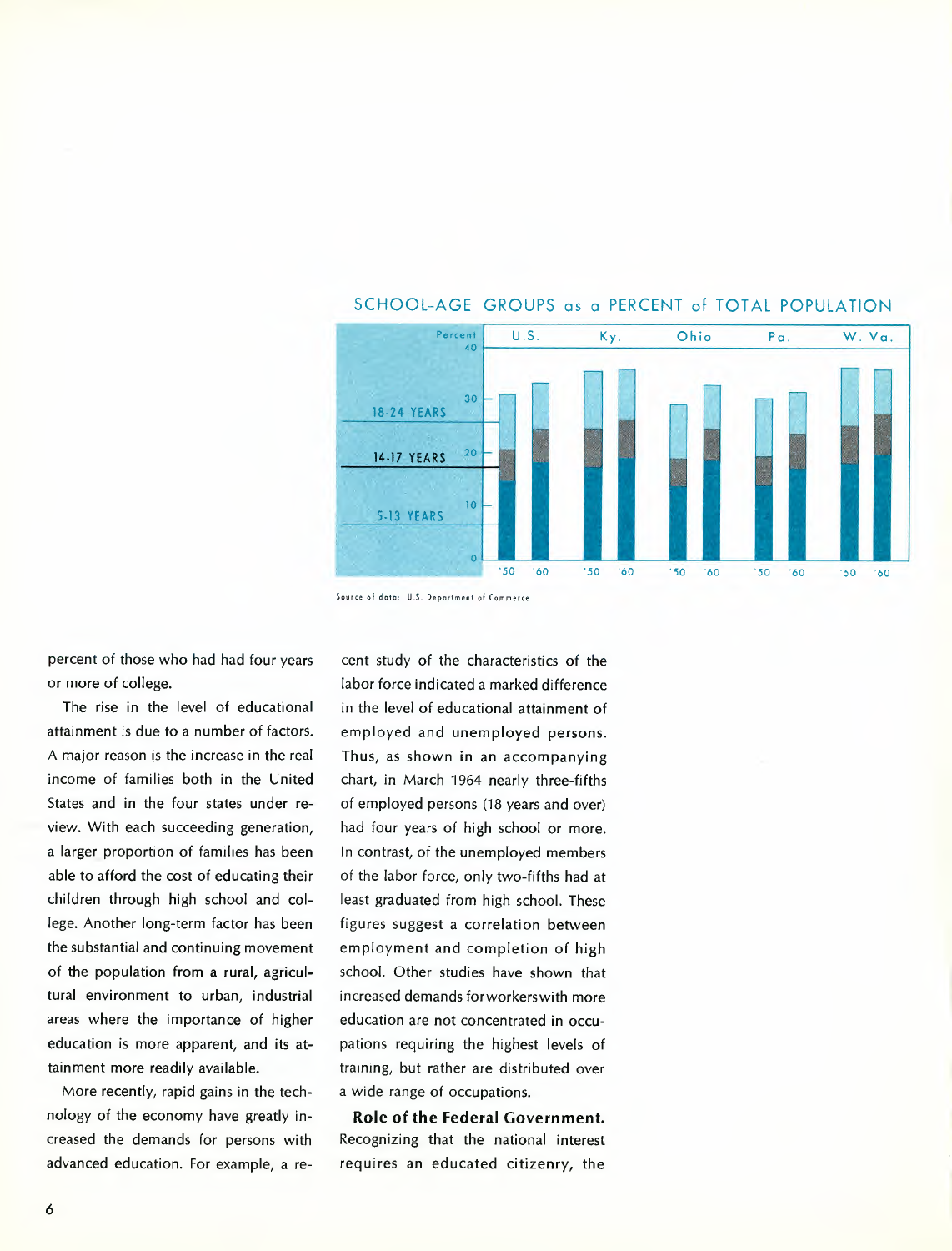

### YEARS of SCHOOL COMPLETED by POPULATION 25 YEARS of AGE and OVER

Source of doto: U.S. Department of Commerce

Federal Government has moved toward helping improve education and educational opportunities at all levels. In general, this represents a shift in emphasis by the Federal Government in the area of education from expenditures for special purposes, somewhat narrowly defined, to more broadly conceived programs.

The Elementary and Secondary Education Act of 1965, which authorized a total expenditure of \$1.3 billion during the first year, was signed into law last April. The Act is the largest legislative commitment to improve elementary and secondary education ever made by the Federal Government. The bulk of the funds is authorized for a three-year program of grants to states, which will be allotted for current expenditures to school districts where 3 percent or more of the children between 5 and 17 years of age come from families with annual incomes below a specified minimum, currently set at \$2,000. On the basis of such criteria, school districts in Kentucky and West Virginia will receive nearly twice as much per pupil as those in Pennsylvania and Ohio.

Other smaller programs of the Elementary and Secondary Education Act include grants to help purchase books and other materials for libraries of nonprofit schools, both public and private; grants for educational research and training of personnel; grants to strengthen state departments of education; and grants for supplemental education centers that will offer comprehensive guidance and counseling, specialized instruction in advanced science, foreign languages, art and music, as well as for centers that will develop radio and television broadcasts for classroom use. In some of these programs, special incentive grants are offered to those school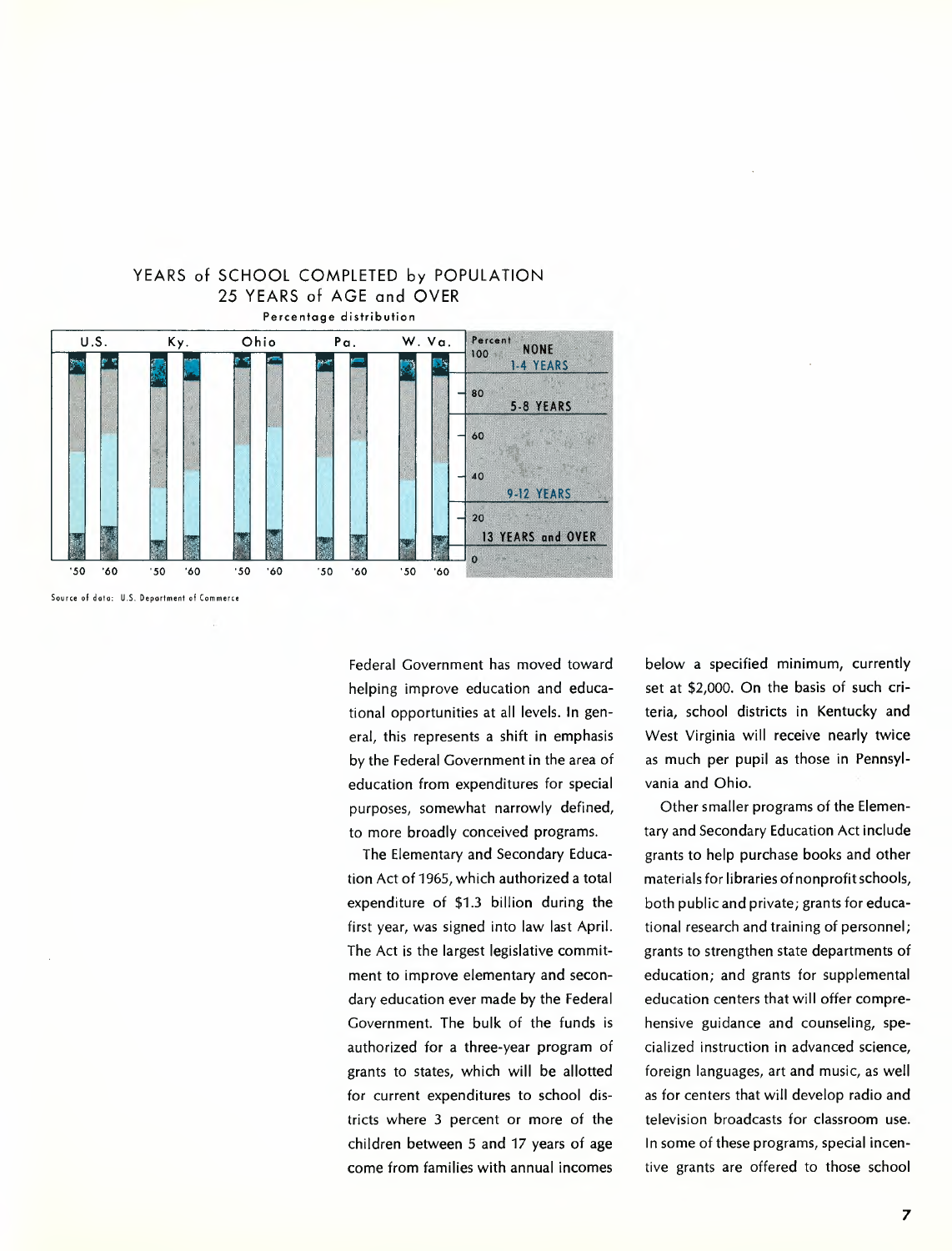districts that show increased efforts on their own, as measured by current expenditures for education.

The Congress has also provided assistance to higher education. In 1965, it renewed and expanded the Higher Education Act of 1963. This legislation authorized \$845 million during the first year to assist public and other nonprofit institutions of higher education to finance the construction of academic facilities, to provide loans and scholarships to students from low- and middle-income families,and to provide funds for libraries and for extension programs.

**Sources of Funds.** An accompanying chart shows the sources of funds for current expenditures on education in 1959- 60, the most recent period for which data are available for all levels of education. As indicated in the chart, federal aid is proportionately greater for higher education than for public elementary and secondary schools. Moreover, the con-

tribution of the Federal Government to higher education is actually understated in the accompanying chart. For one thing, only federal funds for current expenditures (but not for capital purposes) are included; also, federal payments to higher education made indirectly through state governments are included under state funds. As the chart indicates, the Federal Government is a more important source of funds for higher education in the nation as a whole than in the states of the Fourth District. One reason is that these states received proportionately smaller amounts for research, which is the most important source of federal aid to higher education.

Public elementary and secondary schools obtain most of their funds from local governments, which in turn rely heavily on property taxes levied for school purposes. State support of public schools is usually financed by nonproperty tax sources such as income, sales,

and excise taxes. State support of public elementary and secondary education helps to broaden the school tax base and makes possible a greater equalization of educational opportunity within the state. Revenue sources tapped by states also tend to keep better pace with rising price levels and increasing personal incomes than do revenues derived from property taxes. As the chart indicates, support of public elementary and secondary schools by the state is a more important source of funds in Kentucky, Pennsylvania, and West Virginia than in Ohio, or in the nation as a whole.

All levels of government, taken together, provide about 45 percent of the current funds for education beyond high school in the United States. In West Virginia, where government contributes more than one-half of current operating expenses for higher education, the government share exceeds the national average. Government provided about 36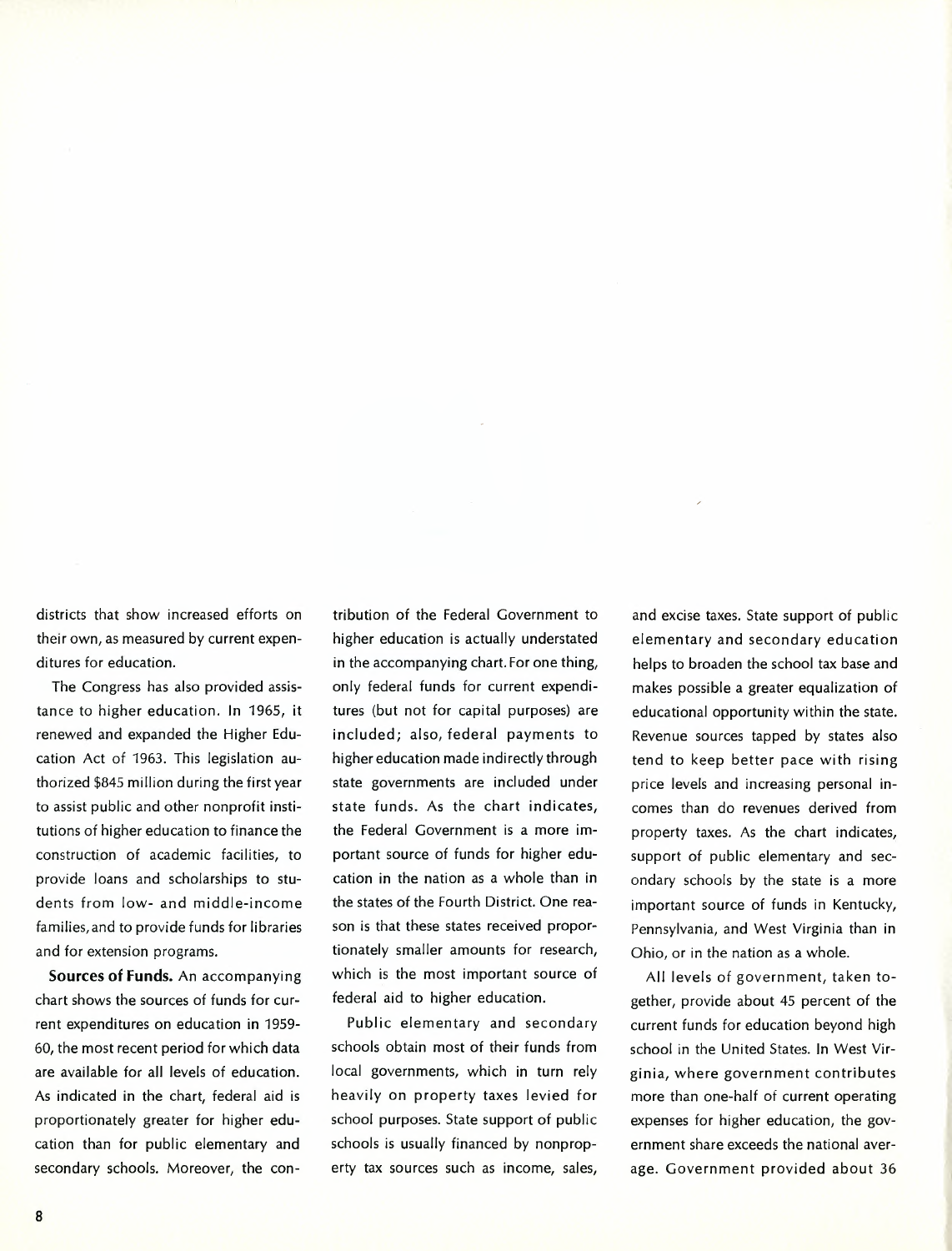

percent of funds to higher education in Kentucky, 24 percent in Pennsylvania, and 27 percent in Ohio in the academic year 1959-60. As would be expected, the financial contribution of government to higher education for current purposes in each state is influenced by the extent to which public institutions are dominant in terms of enrollment. Although private colleges and universities receive some financial support from all levels of government, such aid is a relatively minor source of funds and is primarily from the Federal Government for research purposes.

Funds for higher education provided by local governments have been comparatively small. Contributions have been primarily to municipal institutions. Support of this type of higher education by local governments, however, is expected to become more important in the years ahead with the growth of community colleges.

The major sources of funds for private higher education are student fees (including tuition), income from related services, endowments, gifts, and grants. Related services include the amounts spent by colleges and universities for cafeterias, residence halls, student unions, and bookstores, and are approximately covered by student expenditures for these services.

Elementary & Secondary Education. The table in the center of this report presents a profile of significant physical and financial trends in education for the decade 1954-64.

*Schools and Students.* More than 85 percent of the enrollment in elementary and secondary schools in the nation is accounted for by public schools, and the remainder by nonpublic schools. This proportion has remained approximately constant over the past decade. Among the four states of the Fourth District, the extent of nonpublic education varies sub-

#### YEARS of SCHOOL, EMPLOYED and UNEMPLOYED, U.S. LABOR FORCE 18 YEARS and OVER, MARCH 1964



Source of dato: *Monfhly Labor* Review, May 1965

stantially. In 1964, enrollment in nonpublic elementary and secondary schools in Pennsylvania was the largest of the four states  $-$  about one-fourth of total enrollment. West Virginia, with less than 5 percent enrolled in nonpublic schools, had by far the lowest proportion. Kentucky and Ohio, with 13 percent and 16 percent, respectively, enrolled in nonpublic schools, were closer to the proportion for the nation as a whole.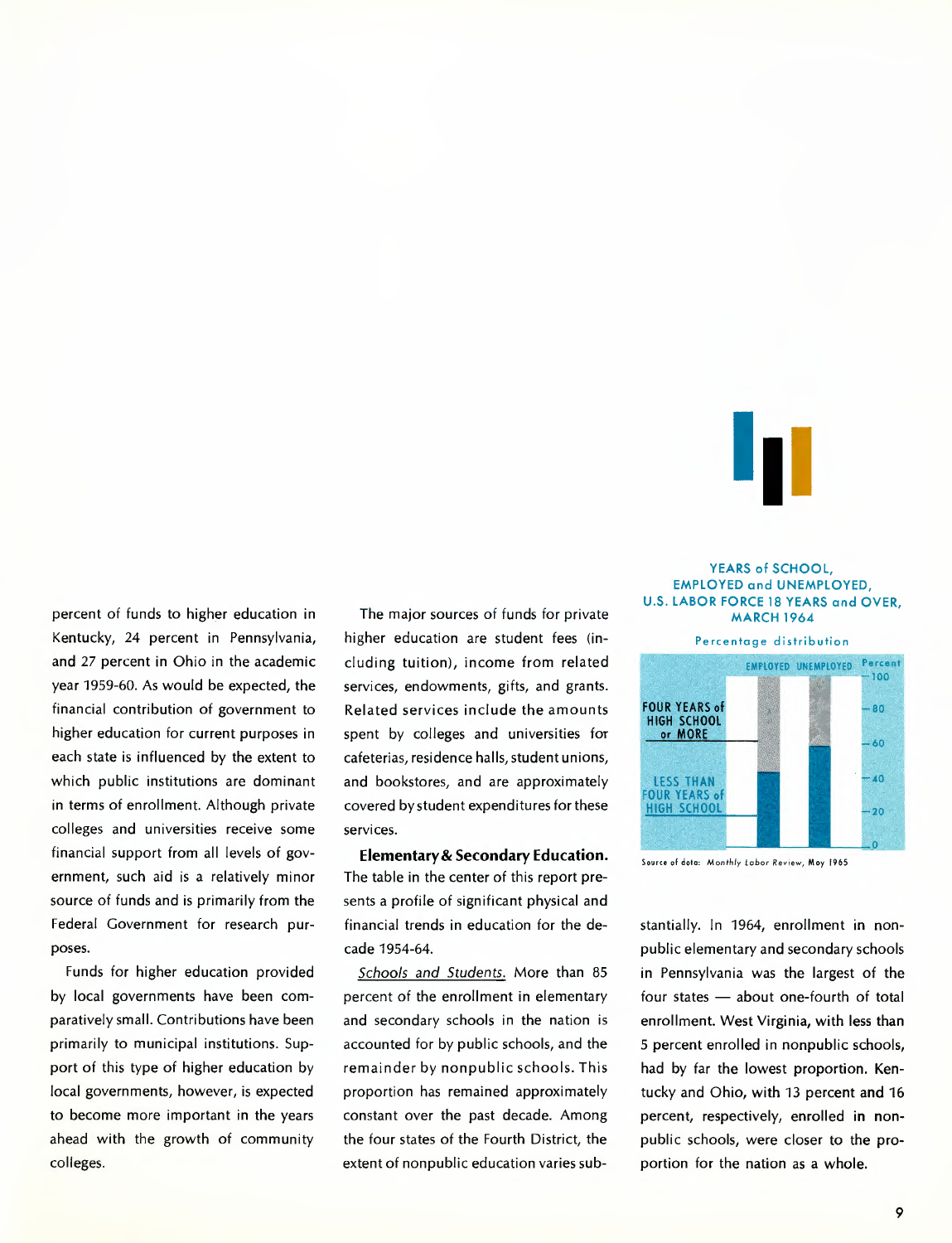

#### SOURCES of FUNDS for CURRENT EXPENDITURES Academic year 1959·1960 Percentage distribution

Source of data: U.S. Department of Health, Education, and Welfare

Enrollment in the elementary schools in Kentucky and Pennsylvania increased during the ten-year period under review, although the number of elementary schools in those states declined. In the case of West Virginia, both the number of pupils and the number of schools declined, and in Ohio both increased. Insofar as the secondary level is concerned, there were reductions in the number of schools in all four states, against the background of rising enrollments. Reduction in the number of elementary schools was due to the widespread closing of one-teacher schools, which in turn was facilitated by school district reorganization and consolidation of smaller districts. School districts provide the machinery through which local control of schools is exercised, and are largely responsible for the location and size of schools, the types of educational programs and services offered, and the

amount of financial support provided locally.

As would be expected, the size and characteristics of local school districts vary from state to state. Thus, Ohio had relatively fewer one-teacher schools in 1954 than any of the other states in the Fourth District because a reorganization program had already been instituted. Although an extensive school building program to accommodate rising enrollments occurred throughout the United States during the past decade, the total number of public schools did not increase.This was because the new schools, whether built for replacement or expansion, were designed to accommodate more pupils per school.

The number of classroom teachers in the United States in both the public elementary and secondary schools has kept pace with enrollment. (Complete data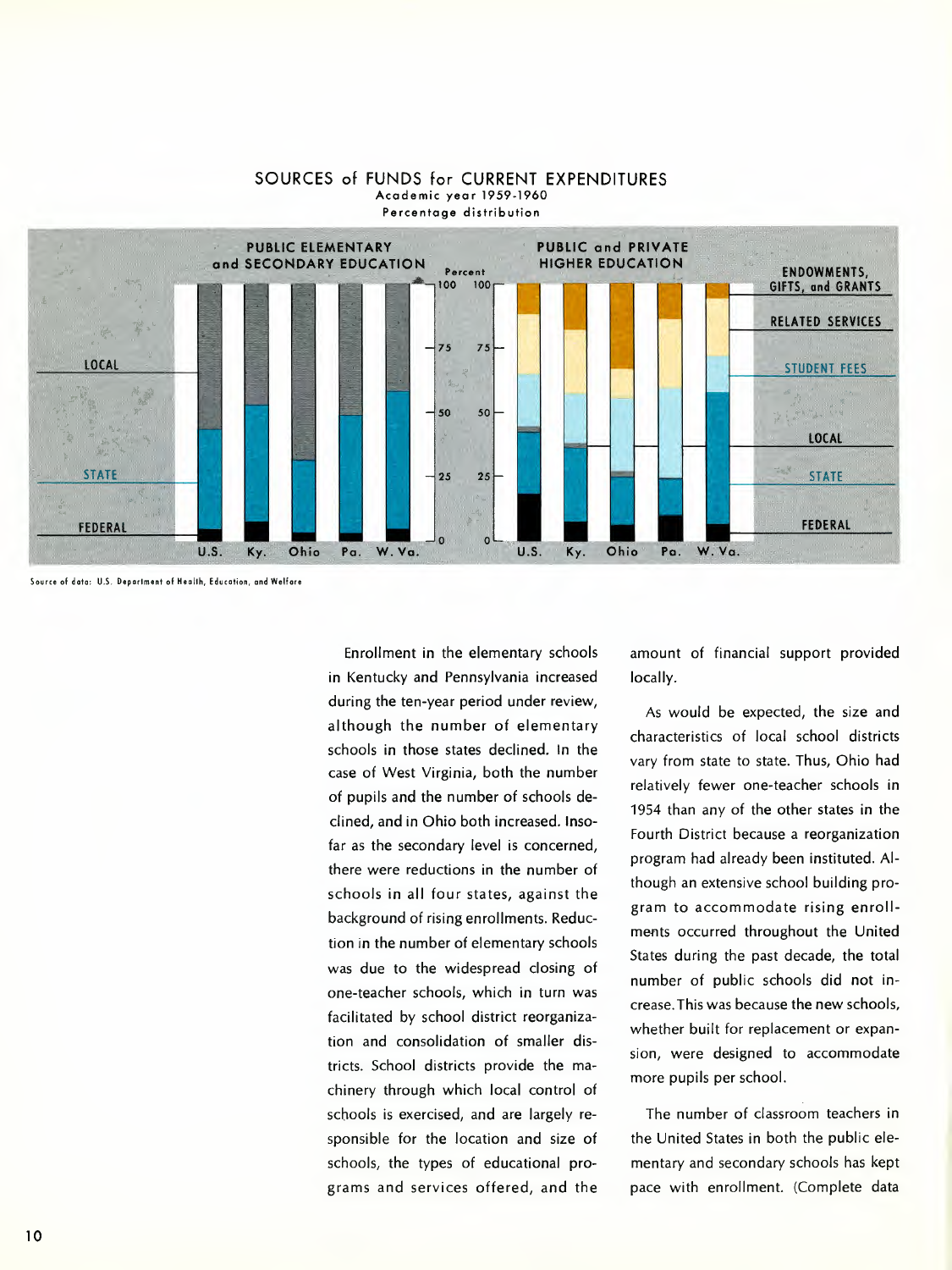on classroom teachers are not available for nonpublic schools in 1954.} However, in individual states the balance was not always maintained. In Ohio, for example, the number of public secondary classroom teachers increased by 70 percent, while the number of students in the public high schools of the State increased by 87 percent. Similarly in Kentucky, public high school enrollment rose by 68 percent while the number of classroom teachers increased by 50 percent. On the other hand, in Pennsylvania and West Virginia the increase in classroom teachers at the secondary level was greater than the rise of enrollment.

(Although not shown separately in the center table, in the United States as a whole, the size of "other instructional staff," which includes principals, librarians, and guidance and psychological personnel, virtually kept pace with mounting enrollment.)

As would be expected from the growth of secondary school enrollment, the number of high school graduates increased rapidly during the 1954-64 period.ln part, this reflected an improvement in the "retention rate" (the complement of the "dropout rate") that occurred during the most recent five-year period. Thus, public high school graduates in the United States in the academic year 1963- 64 represented nearly three-fourths of the class that entered the ninth grade in 1960-61, as compared with two-thirds of the ninth grade class of 1955-56 that graduated in 1958-59. (Comparable figures are not available for the four states being discussed here.)

*Finances.* A major problem at all levels of education is that of raising funds to meet steadily increasing costs. (Discussion refers only to public elementary and secondary schools, since historical data are not available for nonpublic schools.)

Current expenditures have increased rapidly throughout the United States as well as in the four states of the Fourth District, even after adjustment for changes in enrollment, indicating that influences other than enrollment also contribute heavily to the costs of education.

Pennsylvania, with \$479 per pupil, was the only Fourth District state that spent about as much as the United States average of \$484 per pupil in 1964, although Ohio, with an average of \$465, was not far behind. Kentucky and West Virginia each spent considerably less, or about \$325 per pupil.

One of the factors contributing to increased expenditures per pupil has been higher salaries for instructional staff. The estimated national average annual salary for all instructional staff in 1964 was about \$6,200, which compared with a figure of \$3,800 in 1954. The salary figure includes compensation of principals and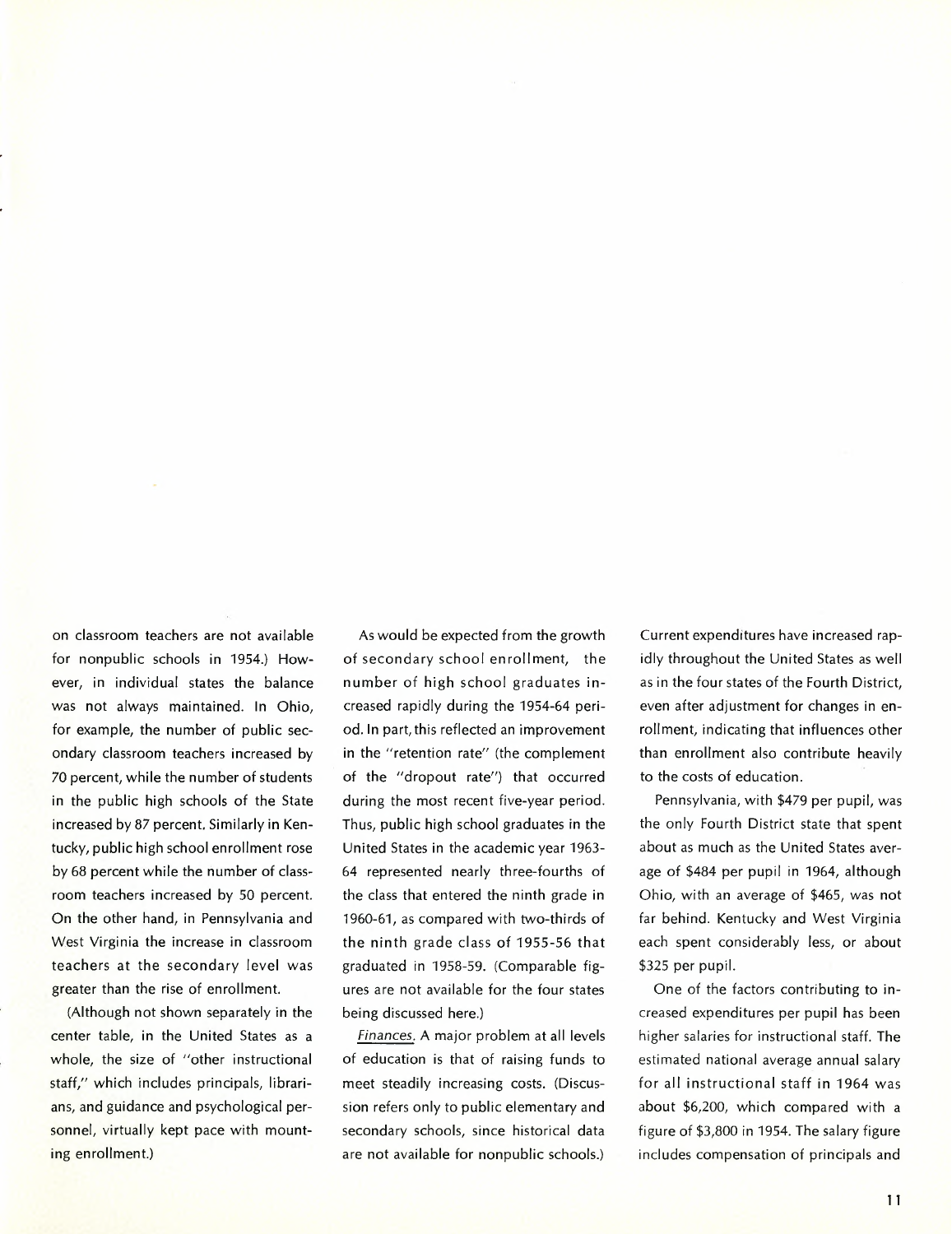# **profile of**

|                                                                                                                                                          |                                       | <b>United States</b>                               | Kentucky                            |                                                 |                                                         |
|----------------------------------------------------------------------------------------------------------------------------------------------------------|---------------------------------------|----------------------------------------------------|-------------------------------------|-------------------------------------------------|---------------------------------------------------------|
|                                                                                                                                                          | 1954                                  | 1964                                               | % Change                            | 1954                                            | 1964                                                    |
| <b>PHYSICAL</b>                                                                                                                                          |                                       |                                                    |                                     |                                                 |                                                         |
| Elementary<br>Full-time enrollment (in thousands) $\cdots$ $\cdots$ $\cdots$ $\cdots$ $\cdots$<br>public<br>nonpublic                                    | 26,138<br>22,546<br>3,592             | 35,525<br>30,025<br>5,500                          | $+36$<br>33<br>$+$<br>$+15$         | 529<br>484<br>45                                | 561<br>482<br>79                                        |
| Number of schools<br>public<br>nonpublic                                                                                                                 | 122,614<br>110,875<br>11,739          | 96,672 <sup>a</sup><br>81,910°<br>14,762°          | - 21<br>$-26$<br>$+26$              | 4,496<br>4,258<br>238                           | 2,761°<br>2,501 <sup>a</sup><br>260 <sup>a</sup>        |
| Number of one-teacher schools $\cdot \cdot \cdot \cdot \cdot \cdot \cdot \cdot \cdot$                                                                    | 42,825                                | $13,333^\circ$                                     | - 69                                | 2,389                                           | 993 <sup>a</sup>                                        |
| Secondary                                                                                                                                                |                                       |                                                    |                                     |                                                 |                                                         |
| Full-time enrollment (in thousands)<br>public<br>nonpublic                                                                                               | 7,037<br>6,290<br>747                 | 12,791<br>11,391<br>1,400                          | $+82$<br>$+81$<br>$+87$             | 123<br>108<br>15                                | 202<br>181<br>21                                        |
| Number of schools $\cdot \cdot \cdot \cdot \cdot$ $\cdot \cdot \cdot$ $\cdot \cdot \cdot$ $\cdot \cdot \cdot$ $\cdot \cdot \cdot$<br>public<br>nonpublic | 29,550<br>25,637<br>3,913             | 29,479 $\degree$<br>25,350°<br>4,1299              | g<br>$\mathbf{1}$<br>5<br>$+$       | 619<br>508<br>111                               | 510 <sup>a</sup><br>429 <sup>a</sup><br>81 <sup>o</sup> |
| Number of high school graduates (in thousands)<br>public<br>nonpublic                                                                                    | 1,276E<br>1,129<br>n.a.               | 2,296<br>2,021<br>275                              | $+80$<br>$+79$<br>n.a.              | 21 <sup>E</sup><br>18<br>n.a.                   | 35<br>31<br>4                                           |
| Total Instructional Staff <sup>b</sup> , Elementary and Secondary (in thousands)<br>public<br>nonpublic                                                  | 1,232<br>1,098<br>134                 | 1,933E<br>$1,718$ <sup>E</sup><br>215 <sup>E</sup> | $+ 57$<br>$+56$<br>$+60$            | 22<br>20<br>$\mathbf{2}$                        | 32 <sup>E</sup><br>28 <sup>E</sup><br>4 <sup>E</sup>    |
| Classroom teachers — elementary (in thousands) $\ldots$<br>public<br>nonpublic                                                                           | 737E<br>658<br>n.a.                   | 1,078<br>940<br>138                                | $+46$<br>$+ 43$<br>n.a.             | 14 <sup>E</sup><br>13<br>n.a.                   | 18<br>16<br>$\mathbf{2}$                                |
| Classroom teachers — secondary (in thousands) $\ldots$ $\ldots$ $\ldots$<br>public<br>nonpublic                                                          | 421 <sup>E</sup><br>375<br>n.a.       | 755<br>685<br>70                                   | $+79$<br>$+83$<br>n.a.              | <b>7E</b><br>6<br>n.a.                          | 10<br>9<br>$\mathbf{1}$                                 |
| <b>Higher Education</b>                                                                                                                                  |                                       |                                                    |                                     |                                                 |                                                         |
| Enrollment in degree credit programs (in thousands) $\ldots$ , $\ldots$<br>public<br>nonpublic                                                           | 2,515<br>1,357<br>1,158               | 4,950<br>3,179<br>1,771                            | $+97$<br>$+134$<br>$+ 53$           | 30<br>19<br>11                                  | 66<br>46<br>20                                          |
| Number of institutions<br>public<br>nonpublic                                                                                                            | 1,863<br>662<br>1,201                 | 2,168<br>784<br>1,384                              | $+16$<br>$+ 18$<br>$+15$            | 37<br>9<br>28                                   | 38<br>8<br>30 <sub>o</sub>                              |
| Earned degrees conferred<br>bachelor's or first professional<br>master's or second professional<br>doctor's                                              | 356,608<br>290,825<br>56,788<br>8,995 | 610,982<br>495,898<br>100,599<br>14,485            | $+ 71$<br>$+ 71$<br>$+77$<br>$+ 61$ | 4,613<br>3,944<br>595<br>74                     | 8,909<br>7,820<br>1,027<br>62                           |
| <b>FINANCIAL</b>                                                                                                                                         |                                       |                                                    |                                     |                                                 |                                                         |
| <b>Elementary and Secondary Public Schools</b>                                                                                                           |                                       |                                                    |                                     |                                                 |                                                         |
| Revenues per pupil <sup>e</sup><br>Current expenditures per pupil<br>Capital outlays per pupil<br>Interest on school debt per pupil                      | \$272<br>\$265<br>\$80<br>\$6         | \$486<br>\$484<br>\$85<br>\$19                     | $+79$<br>$+83$<br>$+ 6$<br>$+217$   | \$153<br>\$153<br>\$ 11<br>\$<br>$\overline{2}$ | \$309<br>\$324<br>\$35<br>\$12                          |
| Average annual salaries<br>instructional staff (including classroom teachers)<br>classroom teachers                                                      | \$3,825<br>\$3,615E                   | \$6,164<br>\$5,963                                 | $+ 61$<br>$+65$                     | \$2,526<br>\$2,465                              | \$4,620<br>\$4,400                                      |

Source: u. S. Deportment of Health, Education, and Welfare E - **estimated n.o. -** net **available**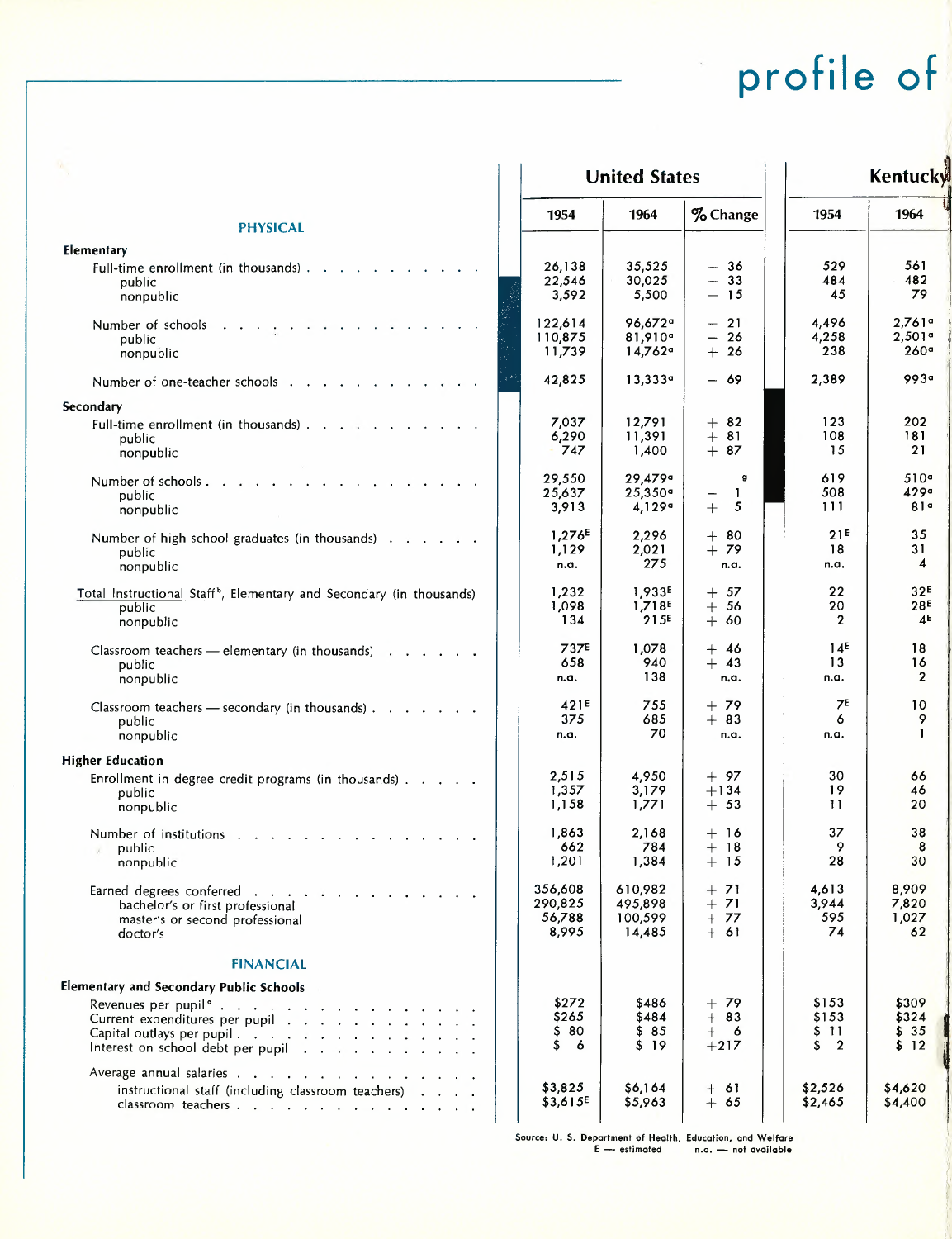## **education**

|                                                                                      |                                  | Ohio                                                            |                                                                     |                                  | Pennsylvania                                           |                                                  |                                 | <b>West Virginia</b>                                      |                                                                     |
|--------------------------------------------------------------------------------------|----------------------------------|-----------------------------------------------------------------|---------------------------------------------------------------------|----------------------------------|--------------------------------------------------------|--------------------------------------------------|---------------------------------|-----------------------------------------------------------|---------------------------------------------------------------------|
| % Change                                                                             | 1954                             | 1964                                                            | % Change                                                            | 1954                             | 1964                                                   | % Change                                         | 1954                            | 1964                                                      | % Change                                                            |
| 6<br>$^{+}$<br>9<br>$+76$                                                            | 1,371<br>1,145<br>226            | 1,966<br>1,615<br>351                                           | $+43$<br>$+$ 41<br>$+ 55$                                           | 1,623<br>1,268<br>355            | 2,110<br>1,558<br>552                                  | $+30$<br>$+23$<br>$+ 55$                         | 361<br>351<br>10                | 320<br>306<br>14                                          | $-11$<br>$-13$<br>$+40$                                             |
| $-39$<br>41<br>$\overline{9}$<br>$+$                                                 | 3,563<br>2,926<br>637            | 3,764°<br>$3,058$ <sup><math>-</math></sup><br>706 <sup>a</sup> | $\boldsymbol{+}$<br>6<br>$+$<br>5<br>$+11$                          | 6,248<br>5,209<br>1,039          | 5,170 $\degree$<br>3,8819<br>1,289 <sup>a</sup>        | $-17$<br>26<br>$\overline{\phantom{m}}$<br>$+24$ | 3,416<br>3,352<br>64            | 2,117°<br>2,053ª<br>64 <sup>°</sup>                       | - 38<br>$-39$                                                       |
| $-58$                                                                                | 200                              | 6а                                                              | $-97$                                                               | 1,431                            | 118 <sup>a</sup>                                       | $-92$                                            | 1,759                           | 632 <sup>a</sup>                                          | - 64                                                                |
| $+64$<br>$+ 68$<br>$+40$                                                             | 374<br>329<br>45                 | 701<br>616<br>85                                                | $+87$<br>$+87$<br>$+ 89$                                            | 506<br>431<br>75                 | 804<br>655<br>149                                      | $+ 59$<br>$+ 52$<br>$+99$                        | 104<br>101<br>3                 | 136<br>130<br>6                                           | $+31$<br>$+ 29$<br>$+100$                                           |
| $-18$<br>$-16$<br>$-27$                                                              | 1,297<br>1,139<br>158            | 1,252°<br>1,092°<br>160 <sup>a</sup>                            | 3<br>$\qquad \qquad -$<br>4<br>$\overline{\phantom{m}}$<br>$+$<br>1 | 1,538<br>1,252<br>286            | 1,370 <sup>o</sup><br>1,047°<br>323 <sup>o</sup>       | $-11$<br>$-16$<br>$+ 13$                         | 403<br>382<br>21                | 387 <sup>a</sup><br>365°<br>22 <sup>o</sup>               | 4<br>$\overline{\phantom{m}}$<br>4<br>$\qquad \qquad -$<br>$+$<br>5 |
| $+ 67$<br>$+ 72$<br>n.a.                                                             | 67 <sup>E</sup><br>60<br>n.a.    | 123<br>108<br>15                                                | $+84$<br>$+80$<br>n.a.                                              | 100 <sup>E</sup><br>81<br>n.a.   | 155<br>125<br>30                                       | $+55$<br>$+ 54$<br>n.a.                          | 18 <sup>E</sup><br>18<br>n.a.   | 24<br>23<br>1                                             | $+33$<br>28<br>$+$<br>n.a.                                          |
| $+45$<br>$+40$<br>$+100$                                                             | 61<br>53<br>8                    | 101 <sup>E</sup><br>89 <sup>E</sup><br>$-12E$                   | $+ 66$<br>$+ 68$<br>$+50$                                           | 74<br>62<br>12                   | 113 <sup>E</sup><br>92 <sup>E</sup><br>21 <sup>E</sup> | $+ 53$<br>$+48$<br>$+75$                         | 16<br>16<br>$\ddot{\mathbf{f}}$ | 18 <sup>E</sup><br>18 <sup>E</sup><br>$\ddot{\mathbf{f}}$ | $+13$<br>$+ 13$                                                     |
| $+29$<br>$+23$<br>n.a.                                                               | 35 <sup>E</sup><br>31<br>n.a.    | 59<br>51<br>8                                                   | $+ 69$<br>$+ 65$<br>n.a.                                            | 40 <sup>E</sup><br>33<br>n.a.    | 54<br>42<br>12                                         | $+35$<br>$+27$<br>n.a.                           | <b>9E</b><br>9<br>n.a.          | 8<br>8<br>$\ddot{\mathbf{f}}$                             | $-11$<br>11<br>$\overline{\phantom{0}}$<br>n.a.                     |
| $+ 43$<br>$+50$<br>n.a.                                                              | 23 <sup>E</sup><br>20<br>n.a.    | 37<br>34<br>3                                                   | $+61$<br>$+70$<br>n.a.                                              | 29E<br>25<br>n.a.                | 49<br>43<br>6                                          | $+ 69$<br>$+72$<br>n.a.                          | 6Е<br>6<br>n.a.                 | 10<br>10 <sub>1</sub><br>$\mathbf{f}$                     | $+$ 67<br>$+ 67$<br>n.a.                                            |
| $+120$<br>$+142$<br>$+82$                                                            | 126<br>67<br>59                  | 242<br>146<br>96                                                | $+ 92$<br>$+118$<br>$+ 63$                                          | 148<br>26<br>122                 | 252<br>66<br>186                                       | $+70$<br>$+154$<br>$+ 52$                        | 20<br>15<br>5                   | 39<br>30<br>9                                             | $+95$<br>$+100$<br>$+80$                                            |
| $\mathbf{3}$<br>$+$<br>$\overline{11}$<br>$\qquad \qquad -$<br>$+$<br>$\overline{7}$ | 62<br>9<br>53                    | 75<br>11<br>64                                                  | $+21$<br>$+22$<br>$+ 21$                                            | 115<br>16<br>99                  | 129<br>16<br>113                                       | $+12$<br>$+14$                                   | 21<br>10<br>11                  | 20<br>10<br>10                                            | 5<br>9<br>-                                                         |
| $+93$<br>$+98$<br>$+73$<br>$-16$                                                     | 16,917<br>14,571<br>2,012<br>334 | 29,982<br>25,359<br>4,031<br>592                                | $+77$<br>$+74$<br>$+100$<br>$+77$                                   | 22,995<br>19,529<br>2,982<br>484 | 38,671<br>32,929<br>4,986<br>756                       | $+ 68$<br>$+ 69$<br>$+ 67$<br>$+56$              | 3,195<br>2,620<br>565<br>10     | 5,296<br>4,563<br>716<br>17                               | h, a<br>$+66$<br>$+74$<br>$+27$<br>$+70$                            |
| $+102$<br>$+112$<br>$+218$<br>$+500$                                                 | \$263<br>\$254<br>\$93<br>\$8    | \$530<br>\$465<br>\$83<br>\$20                                  | $+102$<br>$+83$<br>- 11<br>$+150$                                   | \$273<br>\$299<br>\$65d<br>\$4   | \$513<br>\$479<br>\$68 <sup>d</sup><br>\$28            | $+88$<br>$+60$<br>$+ 5$<br>$+600$                | \$185<br>\$186<br>\$49<br>e     | \$316<br>\$327<br>\$34<br>\$ 4                            | $+71$<br>$+76$<br>$-31$                                             |
| $+83$<br>$+79$                                                                       | \$4,012<br>\$3,886               | \$6,100<br>\$5,850                                              | $+ 52$<br>$+51$                                                     | \$4,074<br>\$4,012               | \$6,060<br>\$5,908                                     | $+49$<br>$+47$                                   | \$3,058<br>\$2,969              | \$4,800<br>\$4,725                                        | $+ 57$<br>$+ 59$                                                    |

a) Latest data available are for 1962.<br>b) Includes librarians, principals, guidance counselors, and other supervisory personne<br>c) Does not include funds from short-term loans, bonds, and other long-term loans.<br>d) Includes

e) Less thon \$1.00. f) Less thon 1,000. **g) less than plus or minus 0.5%'**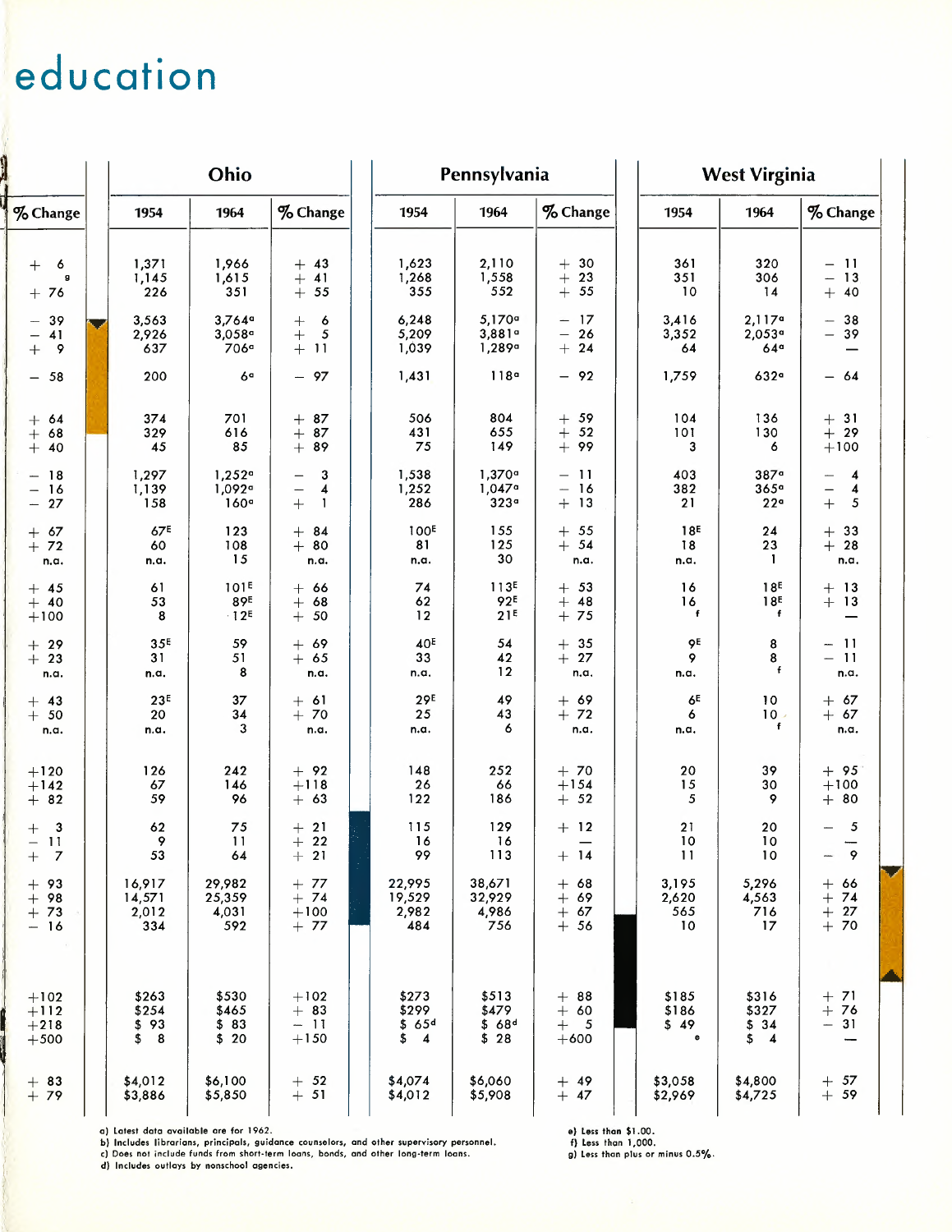supervisors whose salaries tend to be considerably higher than those of classroom teachers. The Fourth District states in 1964 included two of the more typical states, Ohio and Pennsylvania, with teachers' salaries averaging about \$6,100, as compared with \$4,000 in 1954; they also included two of the lower paying states, West Virginia and Kentucky, at \$4,800 and \$4,620, respectively. Another reason for the comparatively large increase in expenditures per pupil is that secondary enrollment, which usually involves higher costs of operation per student, has accounted for an increasing proportion of total enrollment.

**In** contrast to current expenses, capital outlays are made for additions to fixed assets such as land, plant, and equipment. These outlays are financed usually from bond issues or other types of borrowing and tend to fluctuate somewhat more

widely than current expenditures. Capital outlays for the United States as a whole grew from \$80 to \$85 per pupil between 1954 and 1964. Comparable expenditures per pupil in Ohio and Pennsylvania also showed little change. **In** Kentucky, however, they increased substantially, but remained well below the national average. **In** West Virginia, capital outlays remained below the national average and showed a declining trend over the ten-year period. (Analysis of the data during the intervening years indicates that the terminal dates of 1954 and 1964 are representative of the period as a whole.)

The third major category of school expenditures is interest payments on funded and unfunded school debt. Between 1954 and 1964, interest payments per pupil more than tripled for the United States, reflecting increasing indebtedness of local school districts and state agencies, and a general rise in the level of interest rates. The four Fourth District states also experienced large increases in interest on school debt. Moreover, in view of the long-term financing necessitated by a high level of school construction, interest payments are expected to rise further and to account for an increasing proportion of school expenditures in ensuing years.

**Higher Education.** The number and variety of institutions of higher education in the United States have increased markedly during the past decade. Institutions of higher education cover a wide range of instruction. For example, a junior college offers the first two years of training at the college level, while a university usually offers full undergraduate programs in liberal arts, graduate courses leading to the doctorate, and courses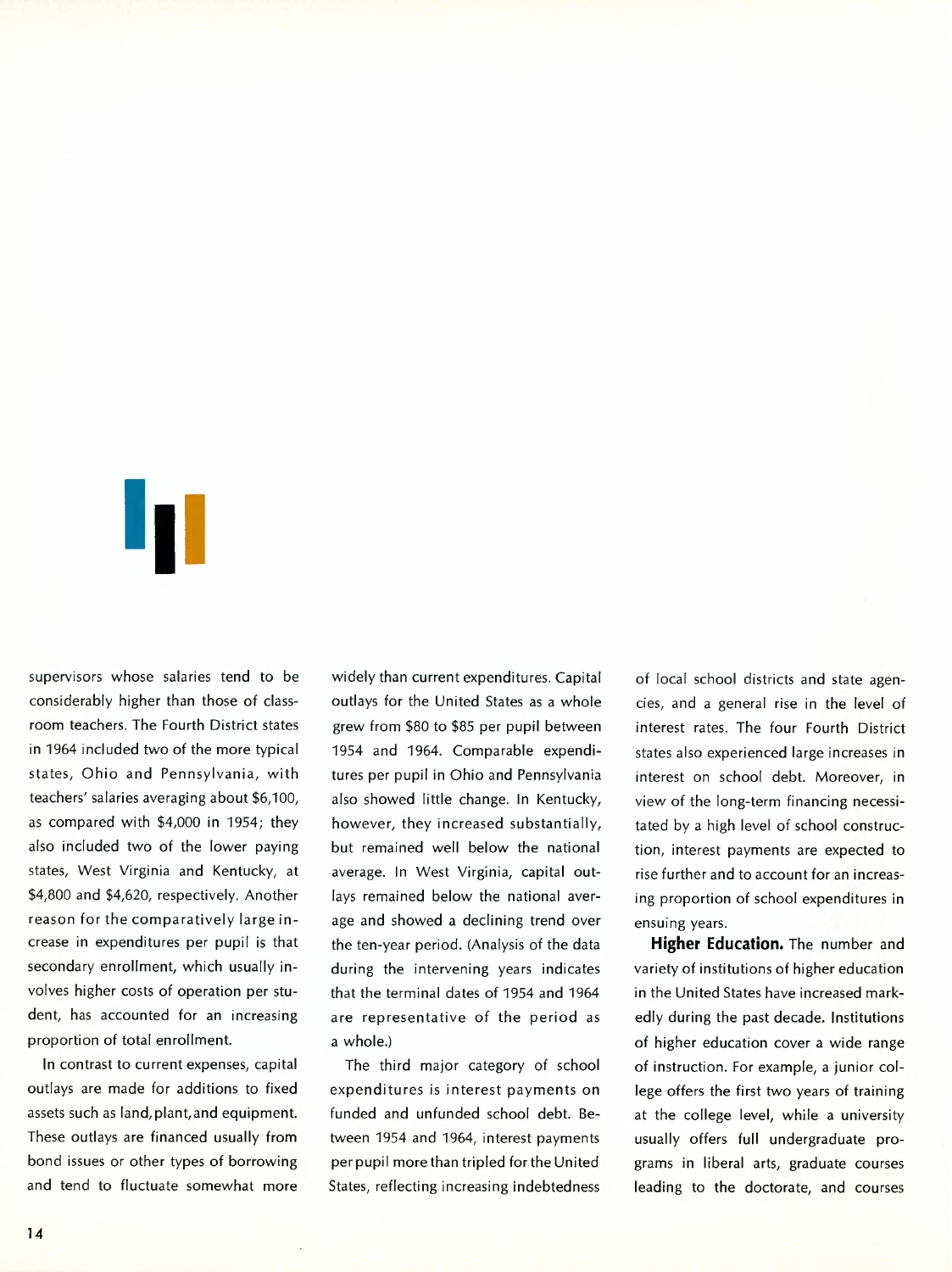

**Source of data: u.s. Department of Commerce**

preparing for entrance into various professions. Many other types of educational and technical institutions have developed recently in response to special needs.

The enrollment in public colleges and universities has expanded much more rapidly in recent years than in private colleges. Thus, in 1964, enrollment in public institutions of higher education in the United States was about two-thirds of total enrollment. Only ten years earlier, in 1954, enrollment in private educational institutions was almost equal to that in the public institutions. (Data on higher education enrollment include all students in degree credit programs, as reported by the Department of Health, Education, and Welfare.) Although much of the growth in enrollment has occurred at existing colleges and universities and their branches, a number of new two- and four-year colleges have been established

in response to rising needs.

Public colleges and universities in West Virginia now account for one-half of the institutions and over three-fourths of total enrollment in that State. In Pennsylvania, corresponding figures are about 12 percent of all institutions of higher education and 26 percent of enrollment. These two states have the largest and smallest proportions associated with public and private higher education in the Fourth District states. In Ohio, public colleges and universities account for almost 15 percent of all educational institutions beyond high school and for over one-half of total enrollment. While public educational institutions in Kentucky account for only 21 percent of all institutions of higher education, they include more than two-thirds of total enrollment.

On the inside back cover of this report is a map showing the location of fouryear regionally accredited nonprofessional colleges and universities in the states of the Fourth District that offer a general course of instruction leading to a baccalaureate degree. These institutions vary widely in size and tend to be concentrated in large urban areas.

As would be expected from the large rise in enrollment, the number of college graduates has also increased substantially in the United States and in each of the Fourth District states (see center table). Kentucky had the largest relative increase in the number of students earning the bachelor's or first professional degree during the 1954-64 period, while Ohio experienced the largest percentage rise in graduate degrees.

**Basic Economic Factors.** Economic achievement is important in determining the ability of a state to maintain and/or expand education programs. The level of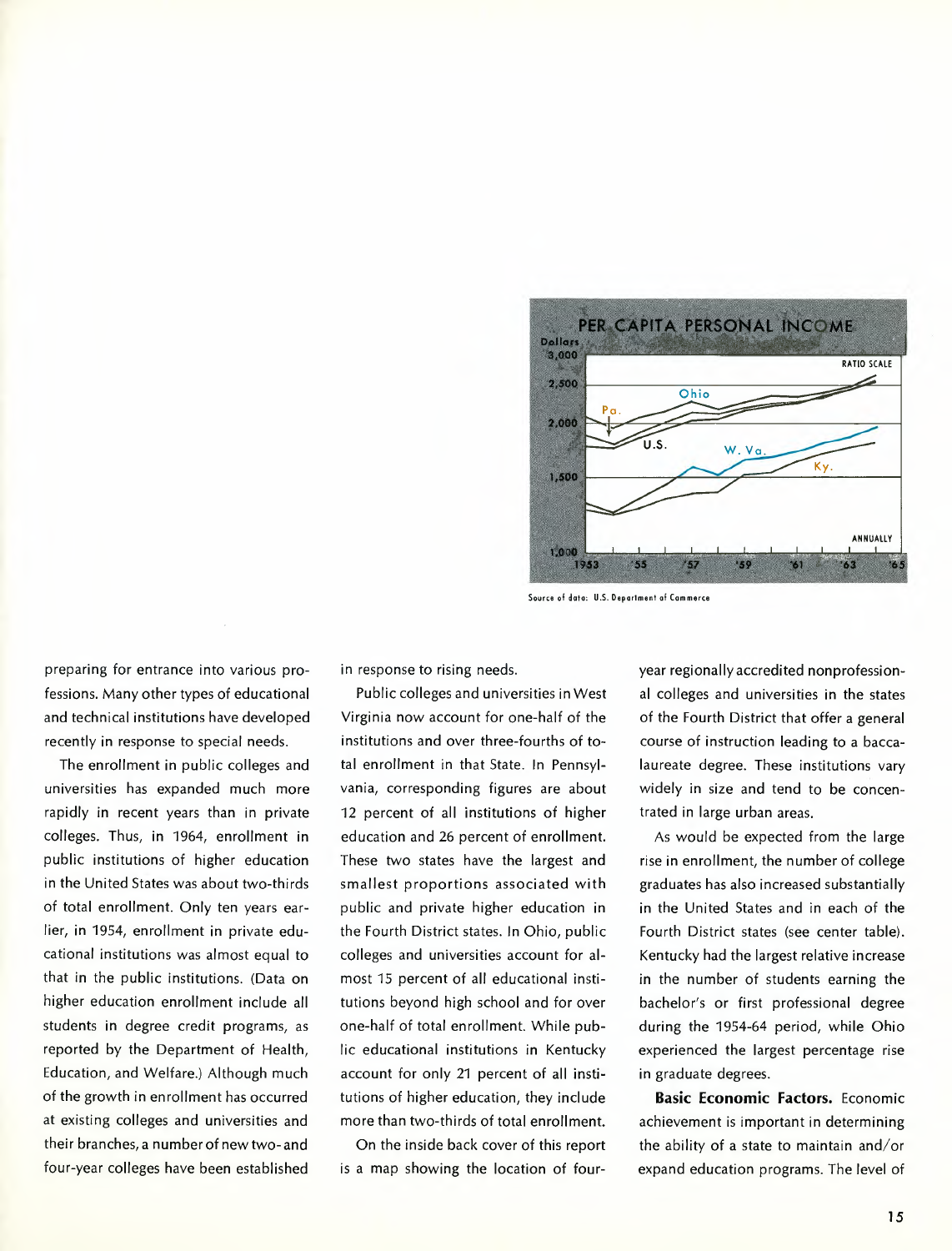

**Sources of doto:** U.S. **Deportment of Health, Education, and Welfare and** U.S. **Department of Commerce**

personal income is one measure of this ability, On a per capita basis, personal incomes in Ohio and Pennsylvania in 1964 were slightly higher than those for the United States as a whole. However, while per capita income in the United States increased by 44 percent between 1954-64, per capita income in Ohio increased by only 35 percent. The percent of increase in Pennsylvania was almost identical with that for the United States,

In Kentucky and West Virginia, per capita income in 1964 was about threefourths that for the nation as a whole. Nevertheless, per capita income in those states increased faster than in the United States as a whole during the ten-year period; per capita income increased by 62 percent in West Virginia and by 50 percent in Kentucky,

In addition to income, another economic factor is the effort or willingness of the states to support education. Effort can be measured in two ways - by willingness to incur debt for school construction and by the relationship between spending on education and income.

As shown in an accompanying chart, the amount of debt outstanding for public elementary and secondary schools was approximately \$500 per pupil in 1962 for the United States as a whole. School debt per pupil in Ohio was almost the same amount as that for the United States in 1962, while per pupil debt in Pennsylvania exceeded the national average by more than \$30. In Kentucky and West Virginia debt was considerably lower, or \$258 and \$140, respectively. Outstanding school debt, even after adjustment for the rise in enrollment, more than doubled in the United States between 1954 and 1962. Kentucky, with an increase of 142 percent, was the only State in the Fourth District in which school debt per pupil increased more rapidly than the national average. School debt outstanding in Pennsylvania rose by three-fourths and in West Virginia by about three-fifths, while in Ohio it increased by about two-fifths.

In an accompanying table, spending on education as a percent of personal income, which is a second measure of effort, is shown for the states of the Fourth District and for the nation as a whole. Spending for public elementary and secondary schools includes current expenditures, capital outlays, and payments for interest. Spending on higher education, however, includes only current expenditures because funds for capital expenditures are more likely to be obtained from gifts, grants, and special building fund drives. It would not be appropriate to relate capital outlays of col-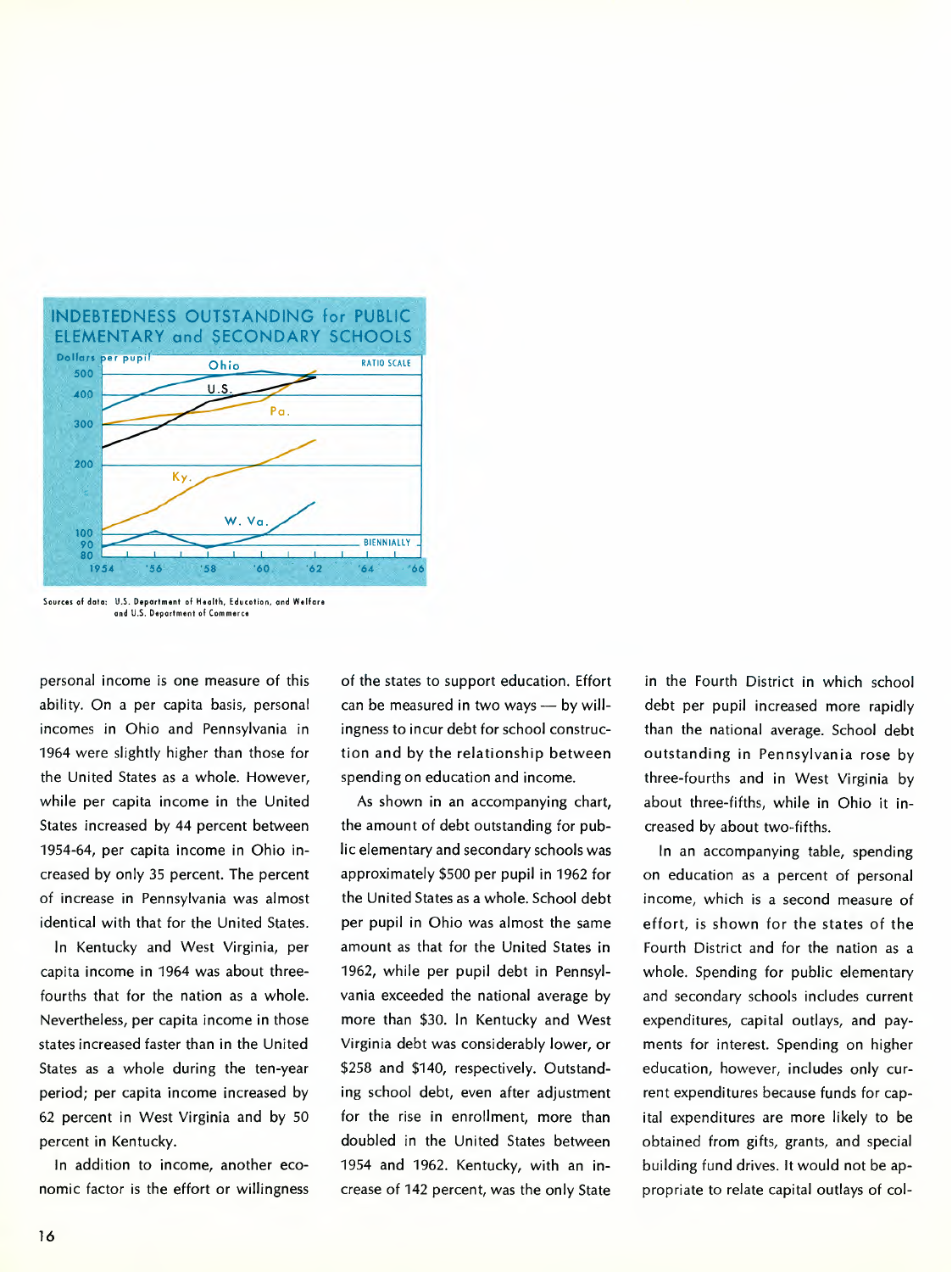leges and universities to the incomes of the states.

As shown in the table, each of the four states of the Fourth District spent a smaller percent of its income on education than did the United States as a whole, despite the fact that per pupil expenditures in Ohio and Pennsylvania are close to the national average (see center table). The smaller percent of income spent on education in both states reflects the fact that per capita income is well above the national median, and that spending for education absorbs progressively smaller increments of income as incomes rise. Of the four states, Ohio and West Virginia were closest to the United States in the percent of income spent on public elementary and secondary schools; in order of spending on higher education Pennsylvania was first, followed by Kentucky, West Virginia, and Ohio.

Concluding Comments. This survey of education in the four states of the Fourth Federal Reserve District indicates that progress has been made in meeting the needs of increasing numbers of students. The task, however, is by no means finished as demands for education in the years ahead will continue to grow. Although the Federal Government has become increasingly interested in improving education and educational opportunities, the funds appropriated so far are small compared with total expenditures on education. At the National Conference of State Governors in July 1965, the governors pledged their support for an interstate compact to improve the quantity and quality of education. Thus, the evidence mounts that *government* at all levels is aware that, if anticipated needs are to be met, not only a larger effort but also a more cooperative one is required.

#### SPENDING on EDUCATION as a PERCENT of PERSONAL INCOME

|               |                 | EDUCATION(I) NONPUBLIC)(2) | <b>TOTAL</b> |
|---------------|-----------------|----------------------------|--------------|
|               | $(1963 - 1964)$ | $(1961 - 1962)$            |              |
| U.S.          | 4.60%           | 1.70%                      | 6.30%        |
| Kγ.           | 3.77            | 1.42                       | 5.19         |
| Ohio          | 4.48            | 1.26                       | 5.74         |
| Pa.           | 3.76            | 1.50                       | 5.26         |
| <b>W. Va.</b> | 4.37            | 1.37                       | 5.74         |

Sources of doto: U.S. Department of Health. Education, and Welfare and U.S. Deportment of Commerce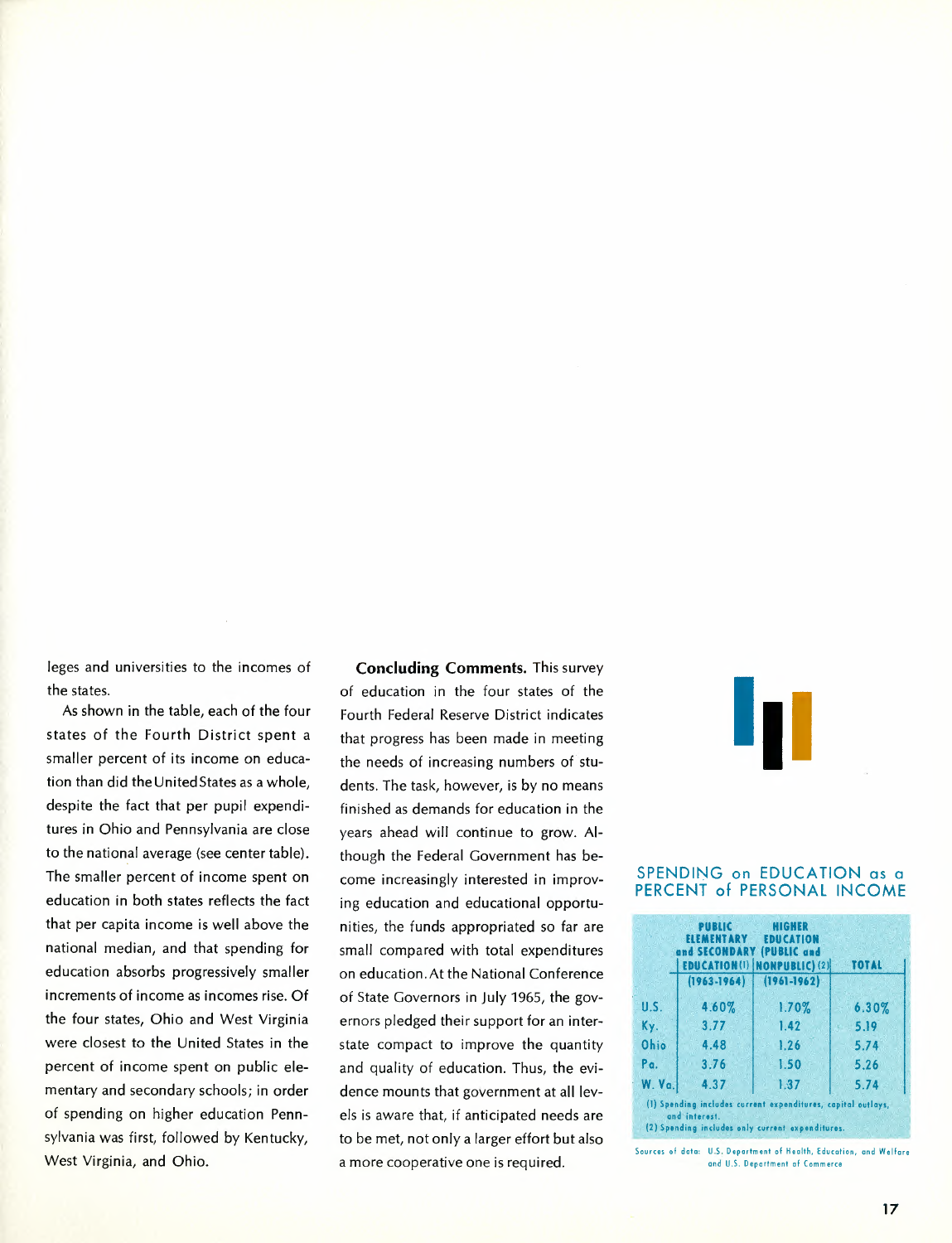### **co m pa rati ve state me nt of condition**

### ASSETS Dec. 31,1965 Dec. 31, 1964

| Gold Certificate Account                                                                                                                                                                                                                                                                                                                                                                                                                                                 | \$1,027,788,063  | \$1,146,855,209  |
|--------------------------------------------------------------------------------------------------------------------------------------------------------------------------------------------------------------------------------------------------------------------------------------------------------------------------------------------------------------------------------------------------------------------------------------------------------------------------|------------------|------------------|
| Redemption Fund for Federal Reserve Notes .                                                                                                                                                                                                                                                                                                                                                                                                                              | 147,919,600      | 137,794,660      |
| Total Gold Certificate Reserves.<br>$\sim$                                                                                                                                                                                                                                                                                                                                                                                                                               | 1,175,707,663    | 1,284,649,869    |
| Federal Reserve Notes of Other Banks.                                                                                                                                                                                                                                                                                                                                                                                                                                    | 70,087,483       | 47,080,029       |
| Other Cash.<br>$\mathbf{a}^{\mathsf{T}}\cdot\mathbf{a}^{\mathsf{T}}\cdot\mathbf{a}^{\mathsf{T}}\cdot\mathbf{a}^{\mathsf{T}}\cdot\mathbf{a}^{\mathsf{T}}\cdot\mathbf{a}^{\mathsf{T}}\cdot\mathbf{a}^{\mathsf{T}}\cdot\mathbf{a}^{\mathsf{T}}\cdot\mathbf{a}^{\mathsf{T}}\cdot\mathbf{a}^{\mathsf{T}}\cdot\mathbf{a}^{\mathsf{T}}\cdot\mathbf{a}^{\mathsf{T}}\cdot\mathbf{a}^{\mathsf{T}}\cdot\mathbf{a}^{\mathsf{T}}\cdot\mathbf{a}^{\mathsf{T}}\cdot\mathbf{a}^{\mathsf$ | 12,346,414       | 10,554,686       |
| Discounts and Advances<br>U. S. Government Securities:                                                                                                                                                                                                                                                                                                                                                                                                                   | 3,790,000        | 22,730,000       |
| <b>Bills</b><br>المتعاط الأنام المنام المنامات                                                                                                                                                                                                                                                                                                                                                                                                                           | 772,221,000      | 505,161,000      |
| Notes                                                                                                                                                                                                                                                                                                                                                                                                                                                                    | 2,106,682,000    | 2,105,047,000    |
| Bonds                                                                                                                                                                                                                                                                                                                                                                                                                                                                    | 555,763,000      | 440,816,000      |
| Total U. S. Government Securities .                                                                                                                                                                                                                                                                                                                                                                                                                                      | 3,434,666,000    | 3,051,024,000    |
| <b>Total Loans and Securities</b>                                                                                                                                                                                                                                                                                                                                                                                                                                        | 3,438,456,000    | 3,073,754,000    |
| Cash Items in Process of Collection                                                                                                                                                                                                                                                                                                                                                                                                                                      | 586,241,928      | 616,036,242      |
| Bank Premises                                                                                                                                                                                                                                                                                                                                                                                                                                                            | 5,271,050        | 5,930,897        |
| Other Assets<br><u>in the second contract of the second contract of the second contract of the second contract of the second contract of the second contract of the second contract of the second contract of the second contract of the second </u>                                                                                                                                                                                                                     | 83,397,615       | 47,990,376       |
| <b>Total Assets</b><br>$\begin{array}{cccccccccccccc} \bullet & \bullet & \bullet & \bullet & \bullet & \bullet & \bullet & \bullet & \bullet & \bullet & \bullet \end{array}$                                                                                                                                                                                                                                                                                           | \$5,371,508,153  | \$5,085,996,099  |
| <b>LIABILITIES</b>                                                                                                                                                                                                                                                                                                                                                                                                                                                       |                  |                  |
| <b>Federal Reserve Notes</b>                                                                                                                                                                                                                                                                                                                                                                                                                                             | \$3,232,281,011  | \$3,004,814,099  |
| Deposits:                                                                                                                                                                                                                                                                                                                                                                                                                                                                |                  |                  |
| Member Bank-Reserve Accounts.<br>$\mathbf{r}$                                                                                                                                                                                                                                                                                                                                                                                                                            | 1,445,338,569    | 1,350,868,097    |
| U. S. Treasurer-General Account<br>$\mathbf{r}$                                                                                                                                                                                                                                                                                                                                                                                                                          | 67,818,951       | 69,558,192       |
| Foreign<br>المناطب والتقارب والمعارض والمناطر                                                                                                                                                                                                                                                                                                                                                                                                                            | 13,500,000       | 20,020,000       |
| Other Deposits                                                                                                                                                                                                                                                                                                                                                                                                                                                           | 11,019,221       | 8,396,712        |
| Total Deposits                                                                                                                                                                                                                                                                                                                                                                                                                                                           | 1,537,676,741    | 1,448,843,001    |
| Deferred Availability Cash Items                                                                                                                                                                                                                                                                                                                                                                                                                                         | 486,774,242      | 481,765,168      |
| Other Liabilities<br>المنابط القرائم المعالم القراب والقربان                                                                                                                                                                                                                                                                                                                                                                                                             | 15,301,059       | 56,392,031       |
| Total Liabilities                                                                                                                                                                                                                                                                                                                                                                                                                                                        | \$5,272,033,053  | \$4,991,814,299  |
| <b>CAPITAL ACCOUNTS</b>                                                                                                                                                                                                                                                                                                                                                                                                                                                  |                  |                  |
| Capital Paid In                                                                                                                                                                                                                                                                                                                                                                                                                                                          | 49,737,550       | 47,090,900       |
| Surplus<br>$\mathbf{L}$<br>and the company of the company of the<br>$\ddot{\phantom{a}}$                                                                                                                                                                                                                                                                                                                                                                                 | 49,737,550       | 47,090,900       |
| <b>Total Liabilities and Capital Accounts</b>                                                                                                                                                                                                                                                                                                                                                                                                                            | \$5,371,508,153  | \$5,085,996,099  |
| Contingent Liability on Acceptances Purchased                                                                                                                                                                                                                                                                                                                                                                                                                            |                  |                  |
| for Foreign Correspondents                                                                                                                                                                                                                                                                                                                                                                                                                                               | 12,924,000<br>\$ | \$<br>11,174,800 |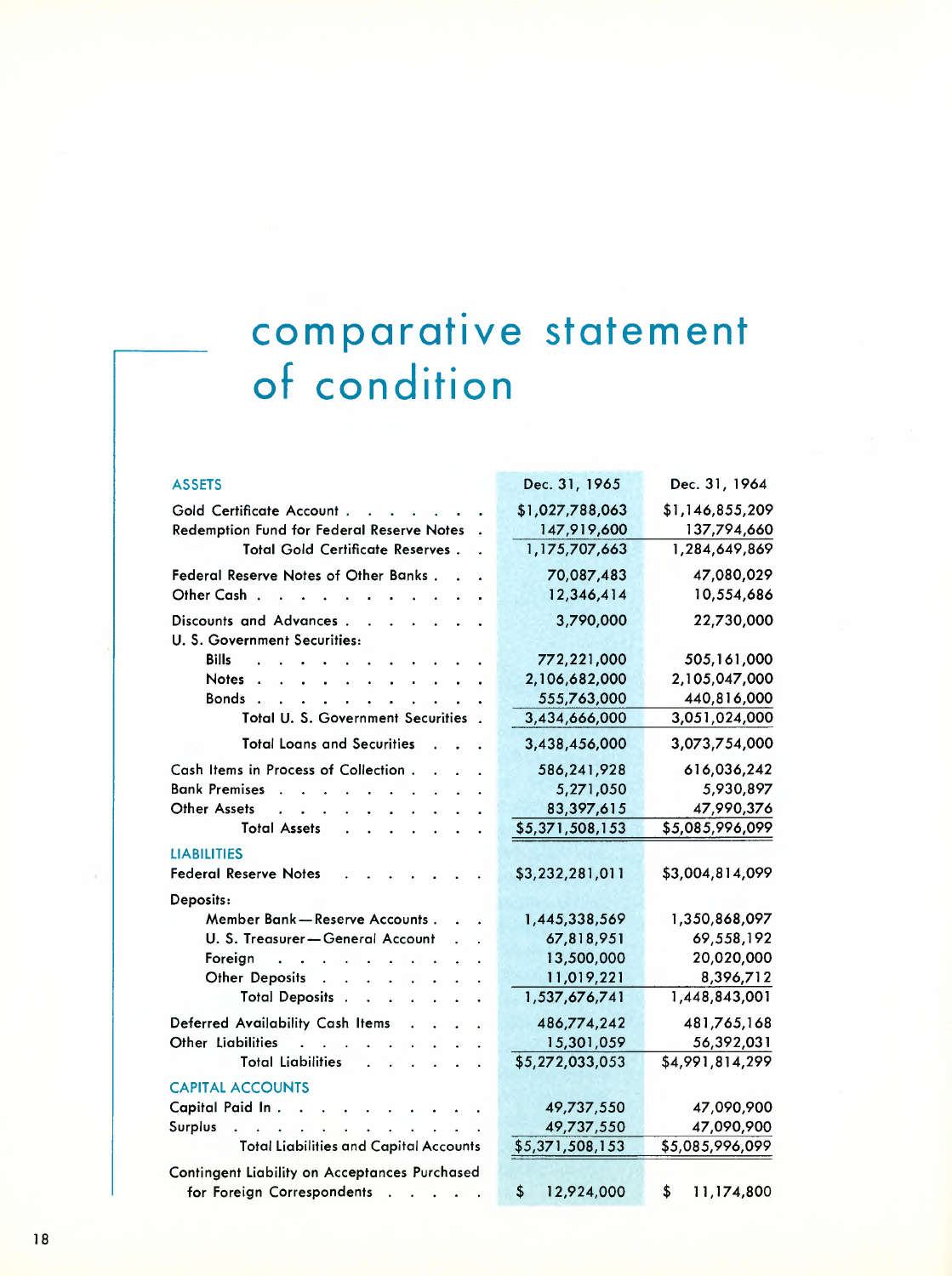## **comparison of earnings and expenses**

|                                                                                 | 1965              | 1964               |
|---------------------------------------------------------------------------------|-------------------|--------------------|
| Total Current Earnings .                                                        | 127,241,656<br>\$ | S.<br>110,642,402  |
| Net Expenses<br>$\bullet$                                                       | 16,633,918        | 16,449,582         |
| <b>Current Net Earnings</b><br>$\sim$ $\sim$                                    | 110,607,738       | 94,192,820         |
| <b>Additions to Current Net Earnings:</b><br>Profit on Sales of U.S. Government |                   |                    |
| Securities (Net)                                                                | $-0-$             | 51,271             |
| Profit on Foreign Exchange Transactions (Net)                                   | 83,349            | 13,545             |
| All Other,<br>$\sim$ $\sim$ $\sim$ $\sim$                                       | 99,191            | 26,569             |
| Total Additions<br>$\cdot$ $\cdot$ $\cdot$ $\cdot$ $\cdot$ $\cdot$              | 182,540           | 91,385             |
| Deductions from Current Net Earnings:<br>Loss on Sales of U.S. Government       |                   |                    |
| Securities (Net)                                                                | 862               | —0—                |
| All Other                                                                       | 46                | 3,991              |
| Total Deductions.<br>$\ddot{\phantom{a}}$                                       | 908               | 3.991              |
| Net Additions.<br><b>Contract Contract</b>                                      | 181,632           | 87,394             |
| Net Earnings Before Payments to U. S. Treasury.                                 | 110,789,370       | 94,280,214         |
| <b>Dividends</b>                                                                | 2,899,235         | 2,762,834          |
| Payments to U. S. Treasury (Interest on F. R. Notes)                            | 105,243,485       | 134,215,180        |
| <b>Transferred to Surplus</b><br>$\cdots$                                       | 2,646,650<br>S    | $-42.697.800$<br>S |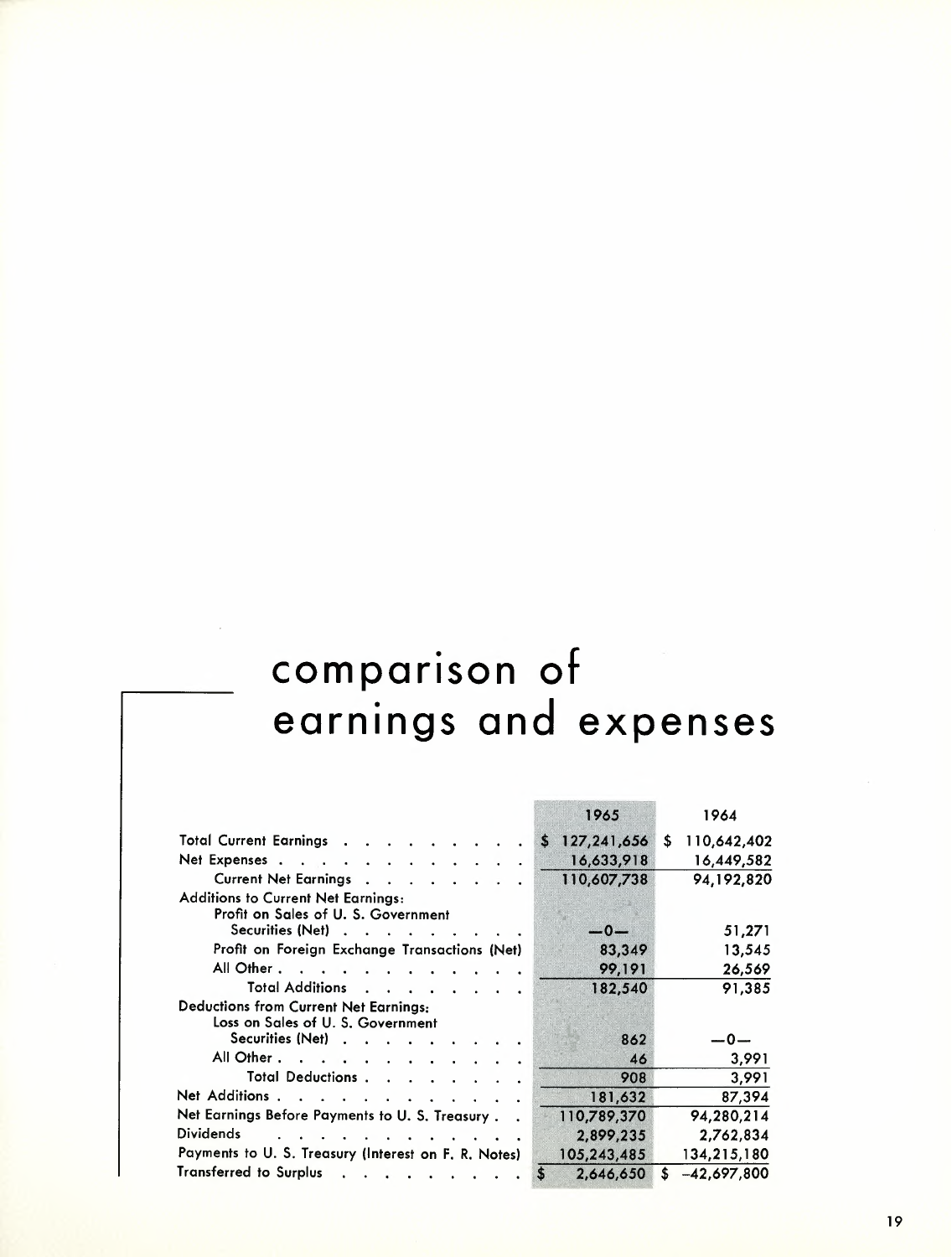# **directors**

(as of January 1, 1966)

#### *Chairman*

| JOSEPH B. HALL Director, Former Chairman of the Board |  |
|-------------------------------------------------------|--|
|                                                       |  |

#### *Deputy Chairman*

| LOGAN T. JOHNSTON Chairman of the Board |  |
|-----------------------------------------|--|
|                                         |  |

| The Warner & Swasey Company Cleveland, Ohio |  |
|---------------------------------------------|--|

| The Ohio Bank and Savings Company Findlay, Ohio |  |
|-------------------------------------------------|--|

DA VI D A. MEEKER *Chairman* of *the Board and Chief Executive Officer* The Hobart Manufacturing Company ...............................Troy, Ohio

EVERETT D. REESE *Chairman* of *the* Board The City National Bank & Trust Company of Columbus . . . . . . . . . . . Columbus, Ohio

| SEWARD D. SCHOOLER President |  |  |  |
|------------------------------|--|--|--|
|                              |  |  |  |

EDWIN J. THOMAS *Chairman* of *the Executive* and *Finance Committee* The Goodyear Tire & Rubber Company Akron, Ohio

#### *Member, Federal Advisory Council*

| The Ohio National Bank of Columbus Columbus, Ohio |  |
|---------------------------------------------------|--|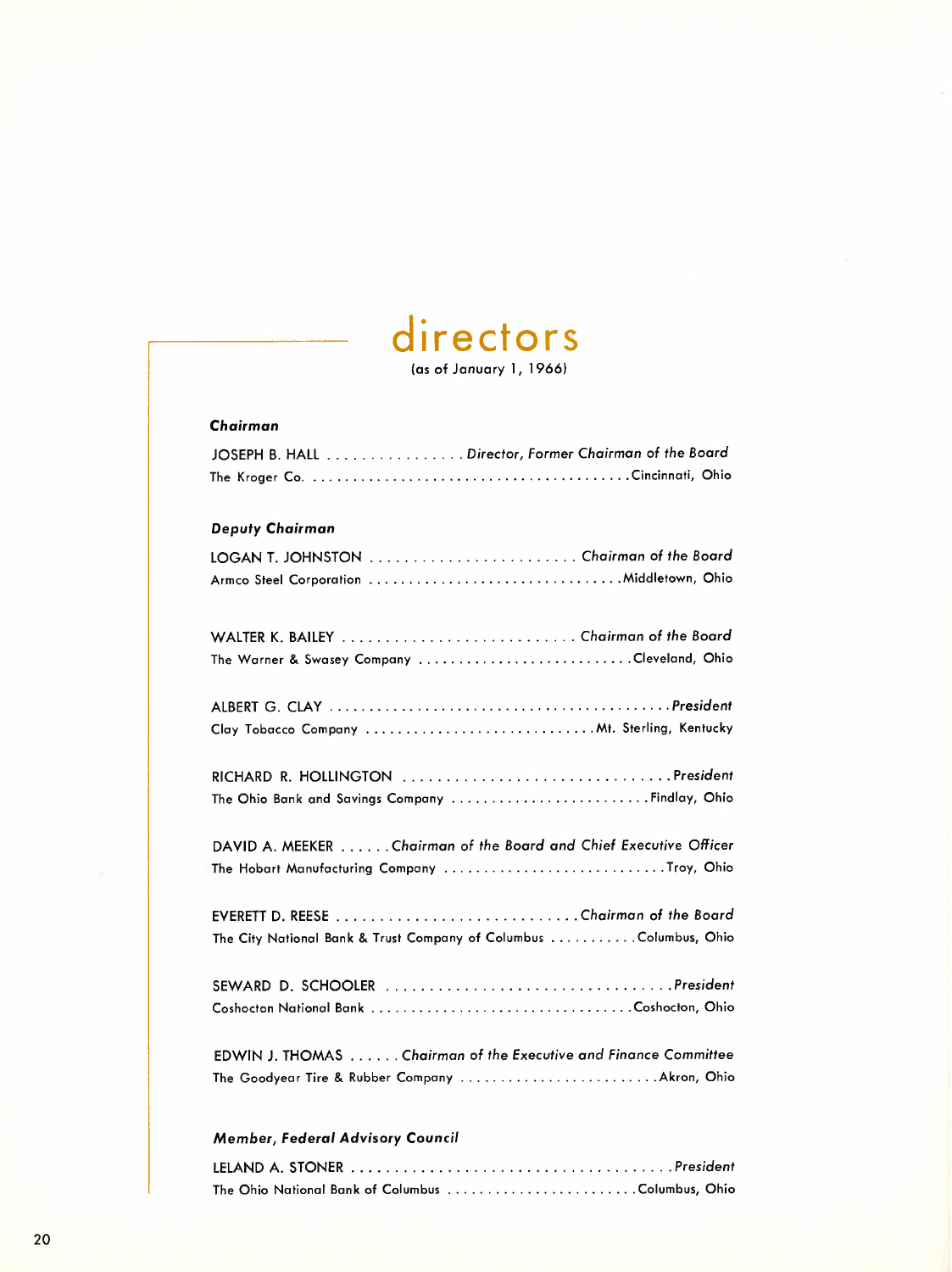# **officers**

(as of January 1, 1966)

| GEORGE E. BOOTH, JR. Vice President and Cashier           |
|-----------------------------------------------------------|
| PAUL BREIDENBACH  Vice President and General Counsel      |
|                                                           |
|                                                           |
|                                                           |
|                                                           |
|                                                           |
|                                                           |
|                                                           |
|                                                           |
| MAURICE MANN  Vice President and General Economist        |
|                                                           |
|                                                           |
| ADDISON T. CUTLER  Assistant Vice President and Economist |
|                                                           |
| WILLIAM H. HENDRICKS Assistant Vice President             |
|                                                           |
|                                                           |
|                                                           |
|                                                           |
|                                                           |
|                                                           |
|                                                           |
| JAMES H. CAMPBELL  Assistant General Auditor              |
|                                                           |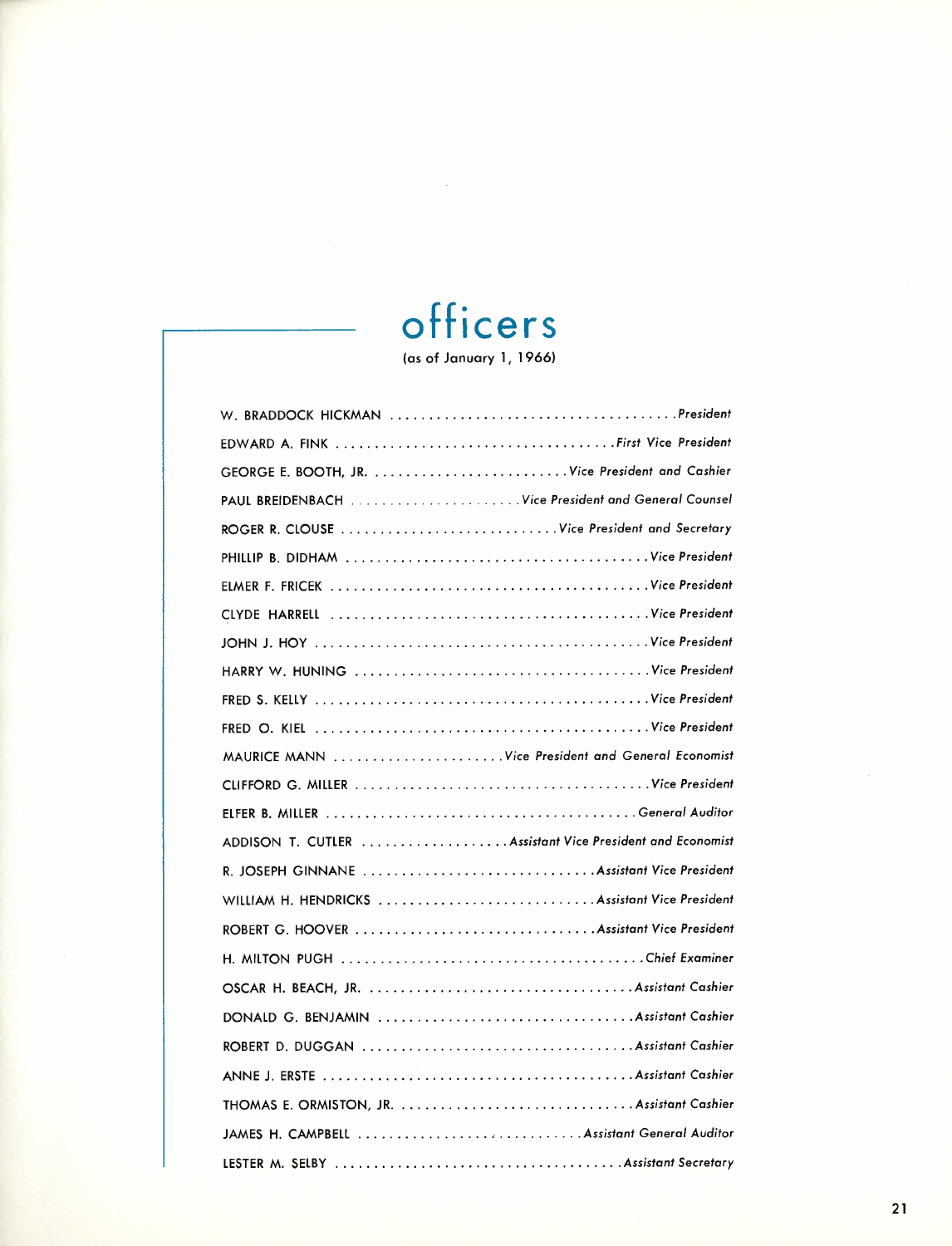## **branch directors**

(as of January 1, 1966)

### **CINCINNATI BRANCH**

#### DIRECTORS

*Chairman*

WALTER C. LANGSAM, *President* University of Cincinnati, Cincinnati, Ohio

JACOB H. GRAVES *President* The Second National Bank and Trust Company of Lexington Lexington, Kentucky

KROGER PETTENGILL *President* The First National Bank of Cincinnati Cincinnati, Ohio

JOHN W. HUMPHREY *President* The Philip Carey Manufacturing Company Cincinnati, Ohio

JAMES B. PUGH *President* The Security Central National Bank of Portsmouth Portsmouth, Ohio

R. STANLEY LAING *President* The National Cash Register Company Dayton, Ohio

BARNEY A. TUCKER *President* Burley-Belt Fertilizer Company Lexington, Kentucky

#### **OFFICERS**

FRED O. KIEL *Vice President* WALTER H. MacDONALD *Cashier*

JOSEPH W. CROWLEY *Assistant Cashier* GEORGE W. HURST *Assistant Cashier*

HOWARD E. TAYLOR *Assistant Cashier*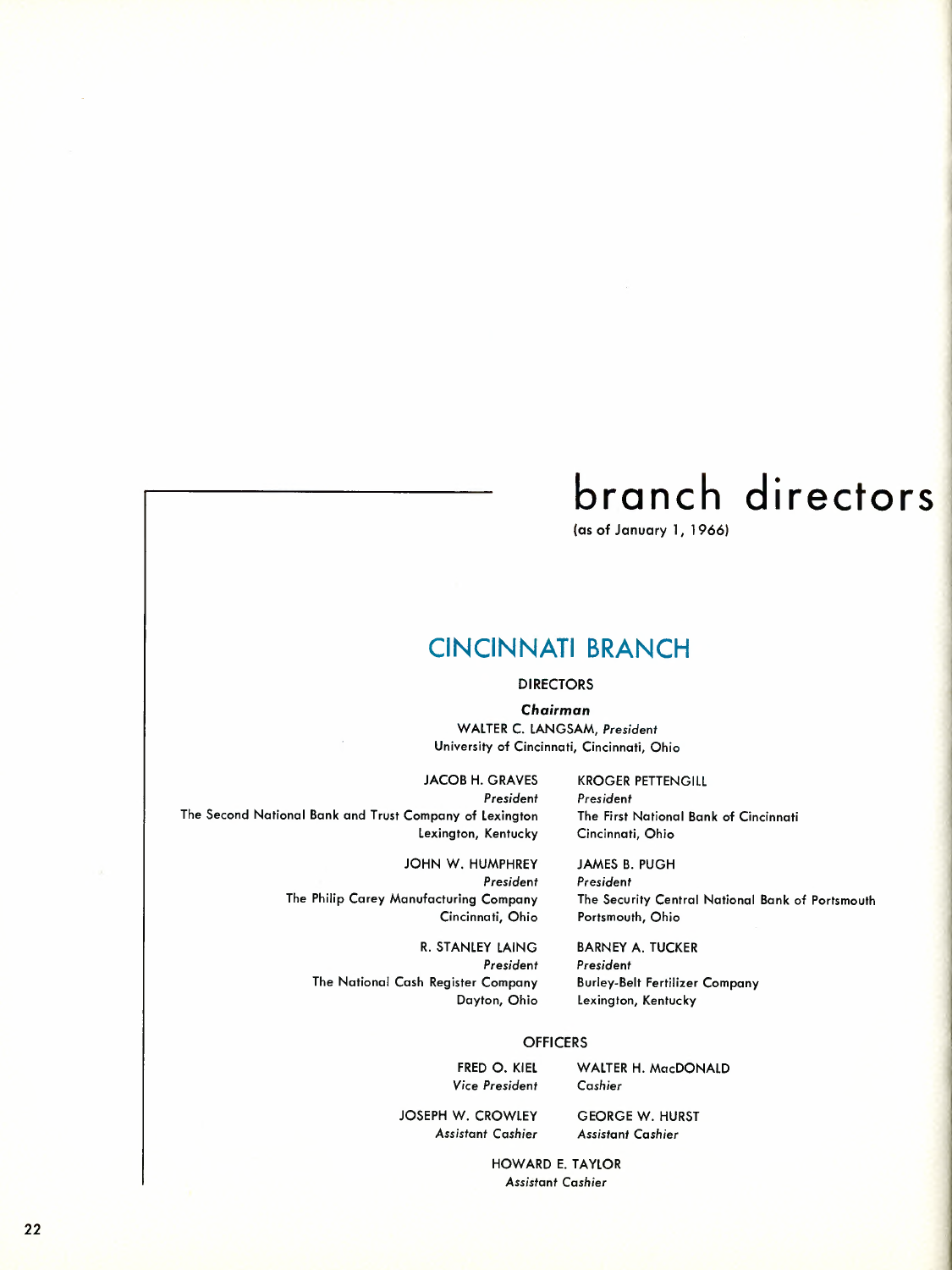### **and officers**

### **PITTSBURGH BRANCH**

#### DIRECTORS

#### *Chairman*

G. L. BACH, *Maurice Folk Professor* of *Economics and Social Science* Carnegie Institute of Technology, Pittsburgh, Pennsylvania

J. S. ARMSTRONG *President and Trust Officer* The Grove City National Bank Grove City, Pennsylvania

> F. L. BYROM *President* Koppers Company, Inc. Pittsburgh, Pennsylvania

> ROBERT DICKEY III *President* Dravo Corporation Pittsburgh, Pennsylvania

S. L. DRUMM *President* West Penn Power Company Greensburg, Pennsylvania

ROBERT C. HAZLETT *President* Wheeling Dollar Savings & Trust Co. Wheeling, West Virginia

EDWIN H. KEEP *President* First National Bank of Meadville Meadville, Pennsylvania

#### **OFFICERS**

CLYDE HARRELL *Vice President* ROY J. STEINBRINK *Cashier*

J. ROBERT AUFDERHEIDE *Assistant Cashier* PAUL H. DORN *Assistant Cashier*

CHARLES E. HOUPT *Assistant Cashier*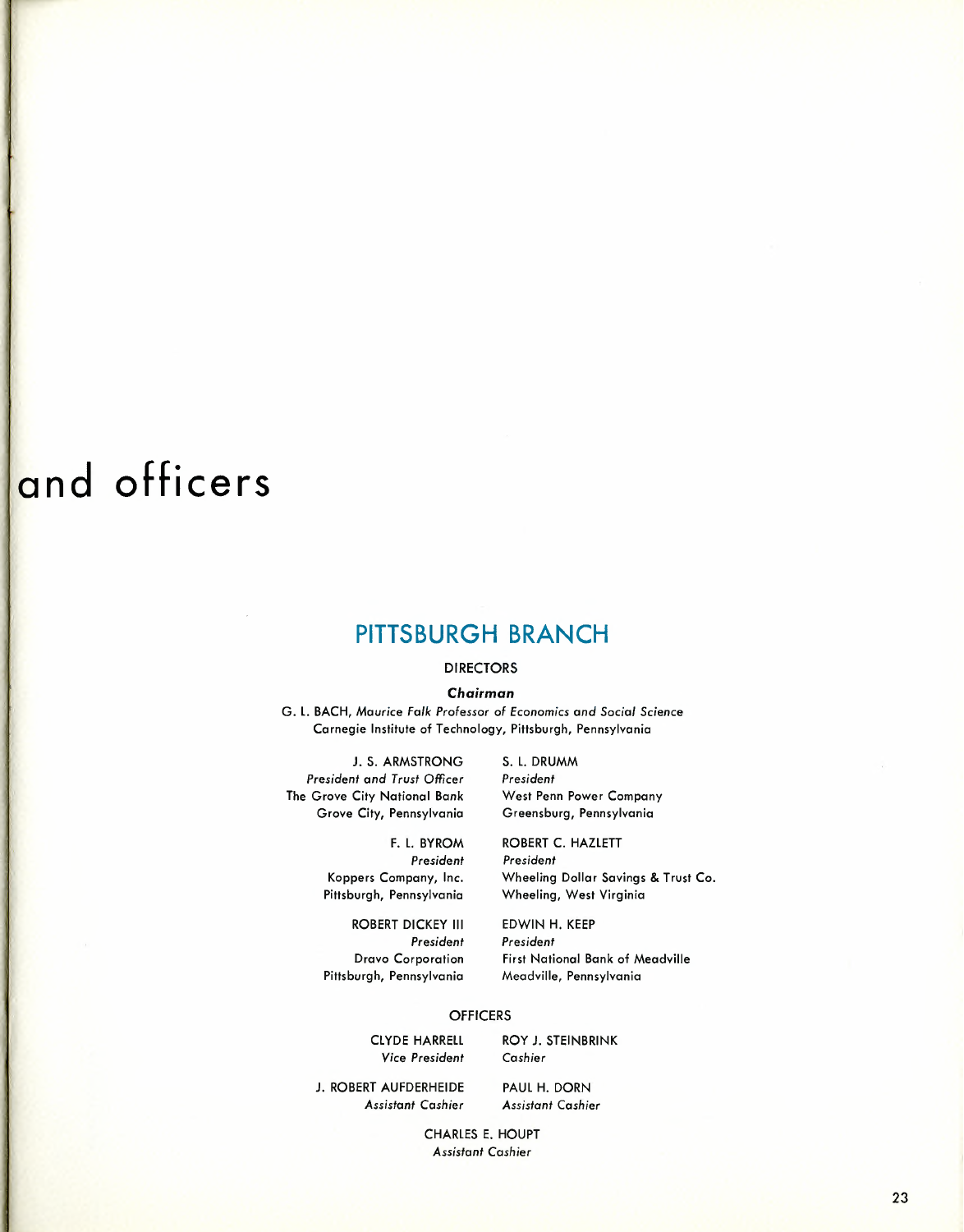### **four-year accredited nonprofessional schools** . **In four fo u rth district states**

| <b>KENTUCKY</b><br>College                             |                         |                    |                                                           |                        | Map              |
|--------------------------------------------------------|-------------------------|--------------------|-----------------------------------------------------------|------------------------|------------------|
|                                                        |                         | Map                | College                                                   | Community              | Code             |
|                                                        | Community               | Code               |                                                           |                        |                  |
| Asbury College                                         | Wilmore                 | $F - 3*$           | Carnegie Institute of Technology                          | Pittsburgh             | $C-5$ *          |
| <b>Bellarmine College</b>                              | Louisville              | $F-2$              | Cedar Crest College                                       | Allentown              | $B - 7$          |
| Berea College                                          |                         |                    | Chatham College                                           | Pittsburgh             | $C-5*$           |
|                                                        | Berea                   | $G - 3*$           |                                                           |                        |                  |
| Brescia College                                        | Owensboro               | $F-1$              | Chestnut Hill College                                     | Philadelphia           | $C-7$            |
| Campbellsville College                                 | Campbellsville          | $G-2$              | Cheyney State College                                     | Cheyney                | $C-7$            |
| Catherine Spalding College                             | Louisville              | $F-2$              | Clarion State College                                     | Clarion                | $B-5$ *          |
| Centre College of Kentucky                             | Danville                | $G-3$              | College Misericordia                                      | Dallas                 | $B-7$            |
| <b>Cumberland College</b>                              | Williamsburg            | $H - 3^*$          | Dickinson College                                         | Carlisle               | $C-6$            |
|                                                        |                         |                    |                                                           |                        | $C-7$            |
| Eastern Kentucky State College                         | Richmond                | $G - 3*$           | Drexel Institute of Technology                            | Philadelphia           |                  |
| Georgetown College                                     | Georgetown              | $F-3$ <sup>*</sup> | Duquesne University                                       | Pittsburgh             | $C-5*$           |
| Kentucky State College                                 | Frankfort <sup>*</sup>  | $F-3$              | East Stroudsburg State College                            | East Stroudsburg       | $B - 7$          |
| Kentucky Wesleyan College                              | Owensboro               | G-1                | Eastern Baptist College                                   | St. Davids             | $C-7$            |
|                                                        |                         | $F-3$ *            | Edinboro State College                                    | Edinboro               | $A-5$ *          |
| Morehead State College                                 | Morehead                |                    |                                                           |                        |                  |
| Murray State College                                   | Murray                  | $H-1$              | Elizabethtown College                                     | Elizabethtown          | $C-6$            |
| Nazareth College of Kentucky                           | Nazareth                | $F-2$              | Franklin and Marshall College                             | Lancaster              | $C-7$            |
| Pikeville College                                      | Pikeville               | $G-4*$             | Gannon College                                            | Erie                   | $A-5$ *          |
| Transylvania College                                   | Lexington               | $F - 3*$           | Geneva College                                            | <b>Beaver Falls</b>    | $C-5$ *          |
|                                                        |                         |                    | Gettysburg College                                        | Gettysburg             | D-6              |
| Union College                                          | Barbourville            | $H - 3*$           |                                                           |                        |                  |
| University of Kentucky                                 | Lexington               | $F-3*$             | <b>Grove City College</b>                                 | <b>Grove City</b>      | $B-5$ *          |
| University of Louisville                               | Louisville              | $F-2$              | Gwynedd-Mercy College                                     | Gwynedd Valley         | $C-7$            |
| Ursuline College                                       | Louisville              | $F-2$              | Haverford College                                         | Haverford              | $C-7$            |
| Villa Madonna College                                  | Covington               | $E-3*$             | Holy Family College                                       | Philadelphia           | $C-7$            |
|                                                        |                         |                    | Immaculata College                                        | Immaculata             |                  |
| Western Kentucky State College                         | <b>Bowling Green</b>    | $G-2$              |                                                           |                        | $C-7$            |
|                                                        |                         |                    | Indiana State College                                     | Indiana                | $C-5$ *          |
| оню                                                    |                         |                    | Juniata College                                           | Huntingdon             | $C-6$            |
|                                                        |                         |                    | King's College                                            | Wilkes-Barre           | $B-7$            |
| Antioch College                                        | <b>Yellow Springs</b>   | $D-3*$             | Kutztown State College                                    | Kutztown               | $C-7$            |
| Ashland College                                        | Ashland                 | $C-4$ *            | Lafayette College                                         |                        |                  |
| Athenaeum of Ohio (The)                                | Cincinnati              | $F-3$ *            |                                                           | Easton                 | $B-7$            |
| Baldwin-Wallace College                                | <b>Berea</b>            | $B-4$ *            | La Salle College                                          | Philadelphia           | $C-7$            |
|                                                        |                         |                    | Lebanon Valley College                                    | Annville               | $C-6$            |
| <b>Bluffton College</b>                                | Bluffton                | $C-3$ *            | Lehigh University                                         | Bethlehem              | $B - 7$          |
| Borromeo Seminary of Ohio                              | Wickliffe               | $B-4$ *            | Lincoln University                                        | Lincoln University     |                  |
| Bowling Green State University                         | <b>Bowling Green</b>    | $B - 3*$           |                                                           |                        | $D - 7$          |
| Capital University                                     | Columbus                | $D-4$ *            | Lock Haven State College                                  | Lock Haven             | $B-6$            |
|                                                        |                         |                    | Lycoming College                                          | Williamsport           | $B-6$            |
| Case Institute of Technology                           | Cleveland               | $B-4$ *            | Mansfield State College                                   | Mansfield              | $A-6$            |
| Central State University                               | Wilberforce             | $D-3*$             | Mary Immaculate Seminary                                  | Northampton            | $B-7$            |
| Cleveland State University (Fenn)                      | Cleveland               | $B-4$ *            | Marywood College                                          |                        |                  |
| College of Mt. St. Joseph-on-the-Ohio                  | Mt. St. Joseph          | $E-3$ *            |                                                           | Scranton               | A-7              |
|                                                        | Columbus                | $D-4$ *            | Mercyhurst College                                        | Erie                   | $A-5$ *          |
| College of St. Mary of the Springs                     |                         |                    | Messiah College                                           | Grantham               | $C-6$            |
| College of Steubenville (The)                          | Steubenville            | $C-5$ *            | Millersville State College                                | Millersville           | C-7              |
| College of Wooster                                     | Wooster                 | $C-4$ *            | Moore College of Art                                      | Philadelphia           | $C-7$            |
| Defiance College (The)                                 | Defiance                | $B-3$ *            |                                                           |                        |                  |
| Denison University                                     | Granville               | $D-4$ *            | Moravian College                                          | Bethlehem              | $B-7$            |
|                                                        |                         |                    | Mount Mercy College                                       | Pittsburgh             | $C-5$ *          |
| Findlay College                                        | Findlay                 | $B-3*$             | Muhlenburg College                                        | Allentown              | $C-7$            |
| Hebrew Union College                                   | Cincinnati              | $E-3*$             | Pennsylvania Military College                             | Chester                | $C-7$            |
| Heidelberg College                                     | Tiffin                  | $B-3$ *            | Pennsylvania State University (The)                       |                        |                  |
| Hiram College                                          | Hiram                   | $B-4$ *            |                                                           | University Park        | $B-6$            |
| John Carroll University                                | Cleveland               | $B-4$ *            | Philadelphia College of Art                               | Philadelphia           | $C-7$            |
|                                                        |                         |                    | Rosemont College                                          | Rosemont               | $C-7$            |
| Kent State University                                  | Kent                    | $B-4$ *            |                                                           |                        |                  |
|                                                        |                         |                    |                                                           |                        |                  |
|                                                        | Gambier                 | $C-4$ <sup>*</sup> | St. Francis College                                       | Loretto                | $C-5$            |
| Kenyon College                                         |                         |                    | St. Joseph's College                                      | Philadelphia           | $C-7$            |
| Lake Erie College                                      | Painesville             | $A-4$ *            | St. Vincent College                                       | Latrobe                | $C-5$ *          |
| Malone College                                         | Canton                  | $C-4*$             | Seton Hill College                                        | Greensburg             | $C-5$ *          |
| Marietta College                                       | Marietta                | $D-4$ *            |                                                           |                        |                  |
| Mary Manse College                                     | Toledo                  | $B-3*$             | Shippensburg State College                                | Shippensburg           | $C-6$            |
|                                                        | Oxford                  | $D-3*$             | Slippery Rock State College                               | Slippery Rock          | $B-5$ *          |
| Miami University                                       |                         |                    | Susquehanna University                                    | Selinsgrove            | $B-6$            |
| Mount Union College                                    | Alliance                | $B-4$ *            | Swarthmore College                                        | Swarthmore             | C-7              |
| Muskingum College                                      | New Concord             | $D-4$ *            | <b>Temple University</b>                                  | Philadelphia           |                  |
| Notre Dame College                                     | Cleveland               | $B-4$ *            |                                                           |                        | $C-7$            |
| Oberlin College                                        | Oberlin                 | $B - 4*$           | Thiel College                                             | Greenville             | $B-5*$           |
| Ohio Northern University                               | Ada                     | $C-3*$             | University of Pennsylvania                                | Philadelphia           | $C-7$            |
|                                                        | Columbus                |                    | University of Pittsburgh                                  | Pittsburgh             | $C-5$ *          |
| Ohio State University (The)                            |                         | $D-3*$             | University of Scranton                                    | Scranton               | A-7              |
| <b>Ohio University</b>                                 | Athens                  | $D-4$ *            | Ursinus College                                           | Collegeville           | $C-7$            |
| Ohio Wesleyan University                               | Delaware                | $C-3$ *            | Villa Maria College                                       | Erie                   |                  |
| Otterbein College                                      | Westerville             | $D-4*$             |                                                           |                        | $A-5$ *          |
| Our Lady of Cincinnati College                         | Cincinnati              | $E-3$ *            | Villanova University                                      | Villanova              | $C-7$            |
| St. John College of Cleveland                          |                         | $B-4$ *            | Washington and Jefferson College                          | Washington             | $C-5*$           |
|                                                        | Cleveland               |                    | Waynesburg College                                        | waynesburg             | D-5*             |
| University of Akron (The)                              | Akron                   | $B-4$ *            | West Chester State College                                | West Chester           | C-7              |
| University of Cincinnati                               | Cincinnati              | $E-3$ *            | Westminster College                                       |                        |                  |
| University of Dayton                                   | Dayton                  | $D-3*$             |                                                           | New Wilmington         | $B-5$ *          |
|                                                        | Toledo                  | $B-3$ *            | Wilkes College                                            | Wilkes-Barre           | $B-7$            |
| University of Toledo<br>Ursuline College               | Cleveland               | $B-4$ *            | Wilson College                                            | Chambersburg           | C-6              |
|                                                        |                         |                    |                                                           |                        |                  |
| Western College for Women                              | Oxford                  | $D-3*$             | <b>WEST VIRGINIA</b>                                      |                        |                  |
| <b>Western Reserve University</b>                      | Cleveland               | $B-4$ *            |                                                           |                        |                  |
| <b>Wilberforce University</b>                          | Wilberforce             | $D-3$ <sup>*</sup> | Alderson-Broaddus College                                 | Philippi               | $E-5$            |
| Wilmington College                                     | Wilmington              | $D-3*$             | Bethany College                                           | Bethany                | $C-5*$           |
|                                                        |                         |                    | <b>Bluefield State College</b>                            | Bluefield              | $G-4$            |
| Wittenberg University                                  | Springfield             | $D - 3*$           | Concord College                                           | Athens                 |                  |
| Xavier University                                      | Cincinnati              | $E-3*$             | Davis and Elkins College                                  |                        | $G-4$            |
| Youngstown University (The)                            | Youngstown              | B-5*               |                                                           | Elkins                 | $E-5$            |
|                                                        |                         |                    | Fairmont State College                                    | Fairmont               | $D-5$            |
|                                                        |                         |                    | Glenville State College                                   | Glenville              | $E-4$            |
| <b>PENNSYLVANIA</b>                                    |                         |                    | Marshall University                                       | Huntington             | $F-4$            |
| Academy of the New Church                              | Bryn Athyn              | $C-7$              | Morris Harvey College                                     | Charleston             |                  |
|                                                        | Reading                 |                    |                                                           |                        | $F-4$            |
| Albright College                                       |                         | C-7                | Salem College                                             | Salem                  | D-5              |
| Allegheny College                                      | Meadville               | $A - 5*$           | Shepherd College                                          | Shepherdstown          | D-6              |
| Alliance College                                       | Cambridge Springs       | $A-5$ *            | West Liberty State College                                | <b>West Liberty</b>    | $C-5$ *          |
| <b>Beaver College</b>                                  | Glenside                | $C-7$              | West Virginia Institute of Technology                     | Montgomery             | F-4              |
|                                                        |                         | $B-6$              | West Virginia State College                               |                        |                  |
| Bloomsburg State College                               | Bloomsburg              |                    |                                                           | Institute              | $F-4$            |
| Bryn Mawr College                                      | Bryn Mawr               | $C-7$              | West Virginia University                                  | Morgantown             | D-5              |
| <b>Bucknell University</b><br>California State College | Lewisburg<br>California | $B-6$<br>$C-5$ *   | West Virginia Wesleyan College<br><b>Wheeling College</b> | Buckhannon<br>Wheeling | $E-5$<br>$C-5$ * |

\*Located in the Fourth Federal Reserve District.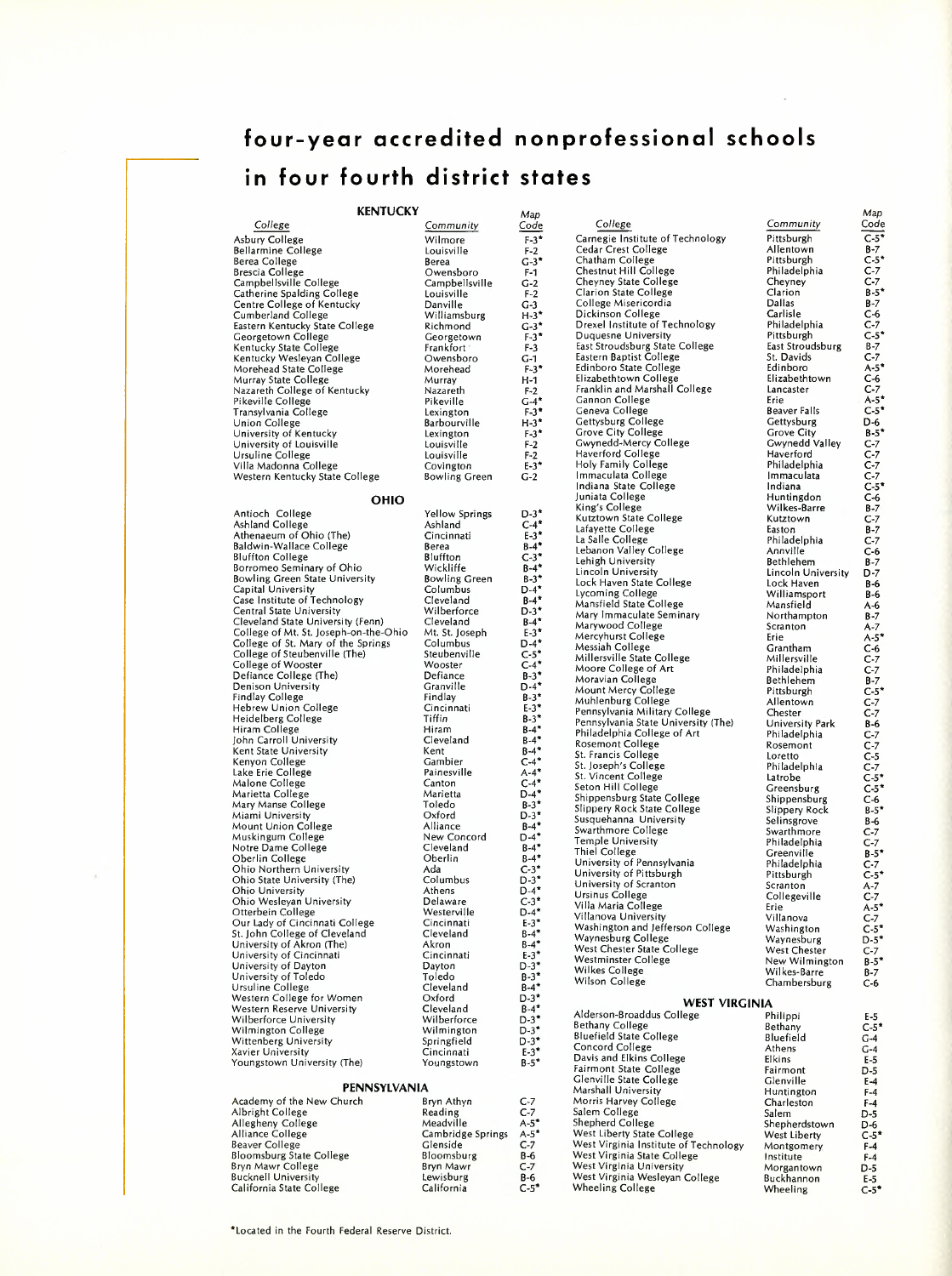# **institutions of higher education**

./

**in four fourth district states**

 $\mathbf{1}$ 

 $\mathbf{I}$ 

**four-year accredited non professional schools**



2

 $\overline{\phantom{a}}$ 

3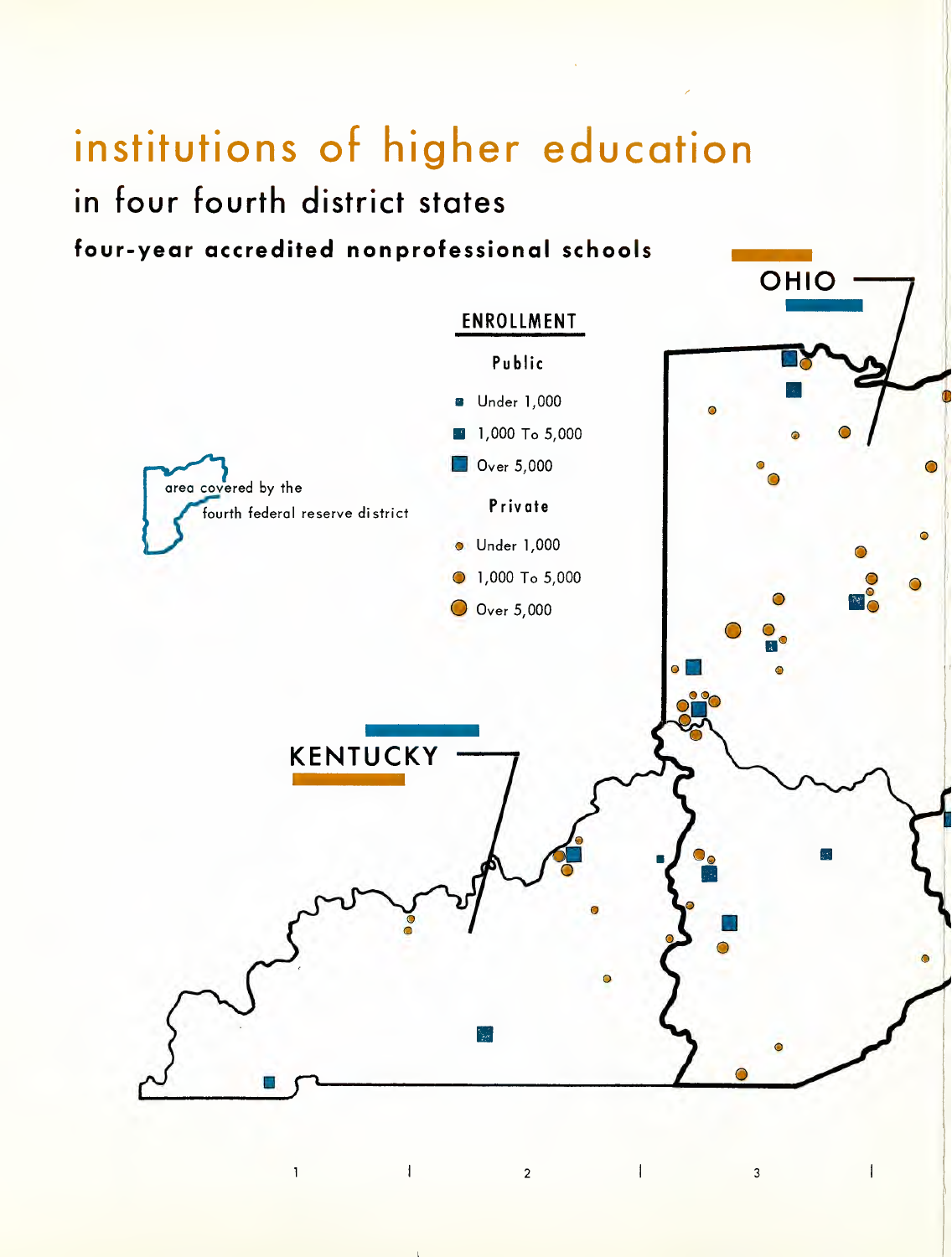

Source of data: U.S. Department of Health, Education, and Welfare (information as of academic year 1964-65)